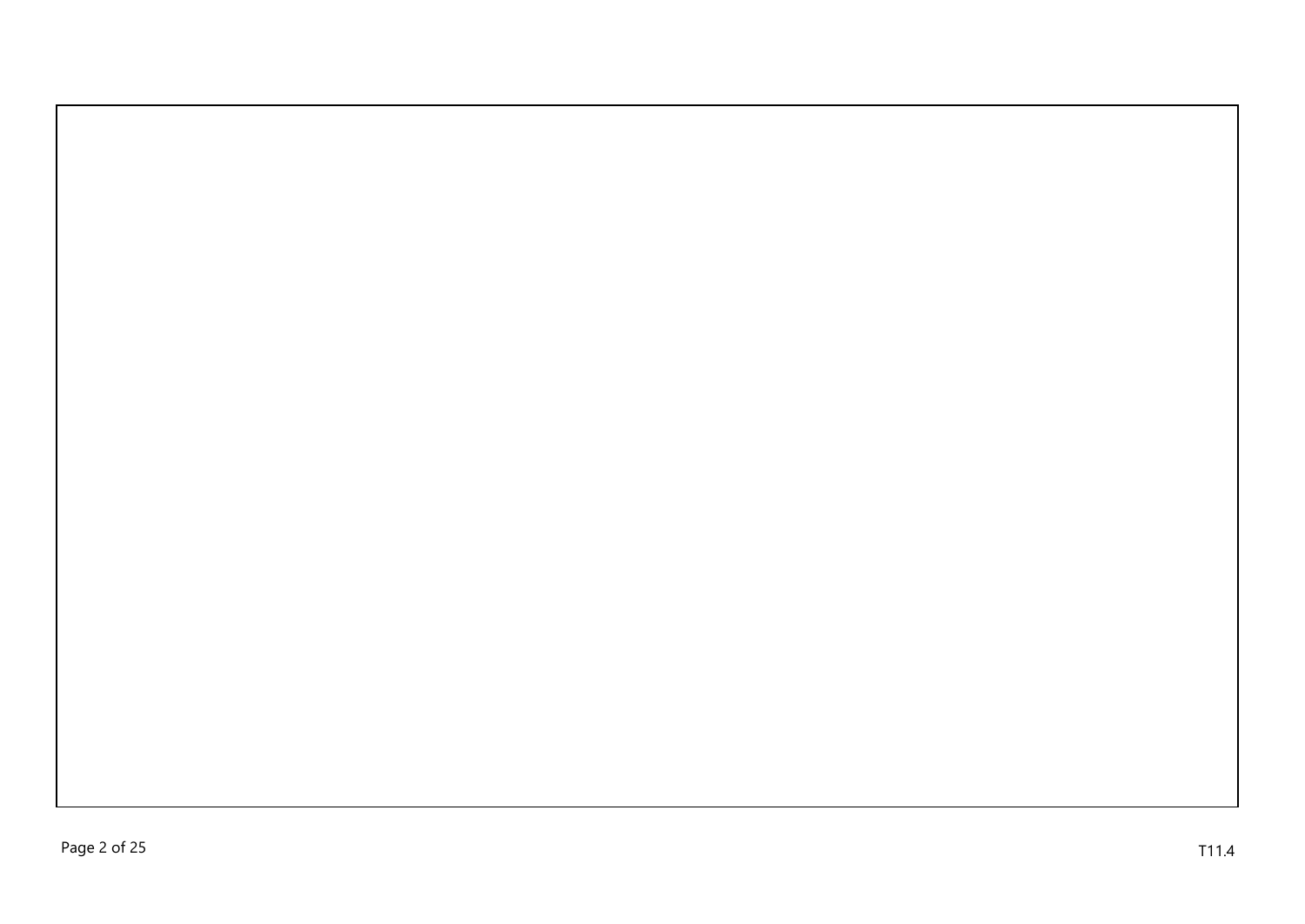| #              | Island | House Name       | Name                | Sex         | National ID | ، ه ، ره<br>مره برگ                                | ىئرىتر                                           |
|----------------|--------|------------------|---------------------|-------------|-------------|----------------------------------------------------|--------------------------------------------------|
| Male'          |        |                  |                     |             |             |                                                    |                                                  |
| 1              | Male'  | Ma. Alhifehi     | Amila Adam          | F           | A081490     | وە بە ئوتۇر                                        | أثرى أرده                                        |
| 2              | Male'  | Ma. Alhifehi     | Ahmed Waheed        | M           | A103105     | دە بە ئوتۇر                                        | دەر د پر د                                       |
| $ 3\rangle$    | Male'  | Ma. Alhifehi     | Adam Irufaan        | M           | A153627     | دە بە ئەبەدىر                                      | أثروه أرومي                                      |
| $\vert 4$      | Male'  | Ma. Asaas        | Moosa Zahir         | ${\sf M}$   | A023487     | رە. ئەشەشە                                         | لرحمش تجربته                                     |
| $\overline{5}$ | Male'  | Ma. Asaas        | Mohamed Zahir       | ${\sf M}$   | A037175     | دە. ئەشەھ                                          | ورەرو ئېرىر                                      |
| $\overline{6}$ | Male'  | Ma. Asaas        | Mariyam Raya Zahir  | F           | A343915     | حەر بە ئەس <sup>ت</sup> ەپ                         |                                                  |
| 7              | Male'  | Ma. Atharulaage  | Mohamed Shaneez     | M           | A101729     | גנ בכבי<br>בני נמיד בבי                            | ورەرو شەرى                                       |
| 8              | Male'  | Ma. Atharulaage  | Ahmed Abdul Raheem  | ${\sf M}$   | A128521     | גג בים<br>כני נמפיניבצ                             | נפנד נפרסנים                                     |
| 9              | Male'  | Ma. Atharulaage  | Umar Abdul Raheem   | ${\sf M}$   | A340977     | גנ ביט<br>כני נמצא ביט                             | ور و ده وه دره                                   |
| 10             | Male'  | Ma. Atharulaage  | Ismail Abdul Raheem | M           | A340978     | גנ ביט<br>כני נמצא ביט                             | ر مؤثر و دورور و                                 |
| 11             | Male'  | Ma. Babil        | Aminath Saalini     | F           | A054262     | رړ ځوگو                                            | ۇرىئە شوپر<br>م                                  |
| 12             | Male'  | Ma. Bahaaruge    | Miakeel Imran Didi  | M           | A072272     | ر د ه د د د<br>وړ ۰ ه تر بور                       | ويثمر ومروجه ومر                                 |
| 13             | Male'  | Ma. Bahaaruge    | Sara Hussain Didi   | F           | A072273     | ر د ه رو د .<br>د د ان ه ر                         | سىر ئەسىر شەرىر                                  |
| 14             | Male'  | Ma. Beena        | Abdul Rasheed Ahmed | M           | A058435     | در. ھ <i>ي</i> ڙ                                   | גם כם גבור גם גב<br>גם <i>נקרא ביי</i> פיל גגבינ |
| 15             | Male'  | Ma. Beena        | Mohamed Shavin      | M           | A058437     | ا در ما میگر<br>سطح                                | ورەرو شەھ ش                                      |
| 16             | Male'  | Ma. Beena        | Mariyam Rasheed     | F           | A058438     | در. ھ <i>ي</i> ڙ                                   | ویروز پرشونر                                     |
| 17             | Male'  | Ma. Beena        | Aishath Rasheed     | $\mathsf F$ | A058439     | در. ھ <i>ي</i> ڙ                                   | و<br>المكهر مشكور مستحدثه                        |
| 18             | Male'  | Ma. Beena        | Aminath Rasheed     | $\mathsf F$ | A058440     | اور موسر<br>ا                                      | أترم يتركم التم المحمد                           |
| 19             | Male'  | Ma. Beena        | Ahmed Vishan        | M           | A058536     | در. ھ <i>ي</i> ڙ                                   | رەرد جشگر                                        |
| 20             | Male'  | Ma. Beena        | Ibrahim Mazin       | M           | A058647     | در. چېگ                                            | أرە ئۆر ئىس ئى                                   |
| 21             | Male'  | Ma. Blue Feather | Jameela Ali         | $\mathsf F$ | A051473     | و در ۲۶۶۶<br>وړ ۰ ه مخونو تر پر                    | يَ حٍ عِنْ = رَ حِي                              |
| 22             | Male'  | Ma. Blue Flower  | Mohamed Shareef     | M           | A046572     | ە دە ە دە دىر<br><i>دە</i> · ھىزى <i>ۋى</i> ر      |                                                  |
| 23             | Male'  | Ma. Blue Flower  | Fathimath Sameera   | F           | A047031     | 020 0 مار<br><i>د</i> ړ ک ه <del>تر ت</del> ر څرند | و دو سکوند                                       |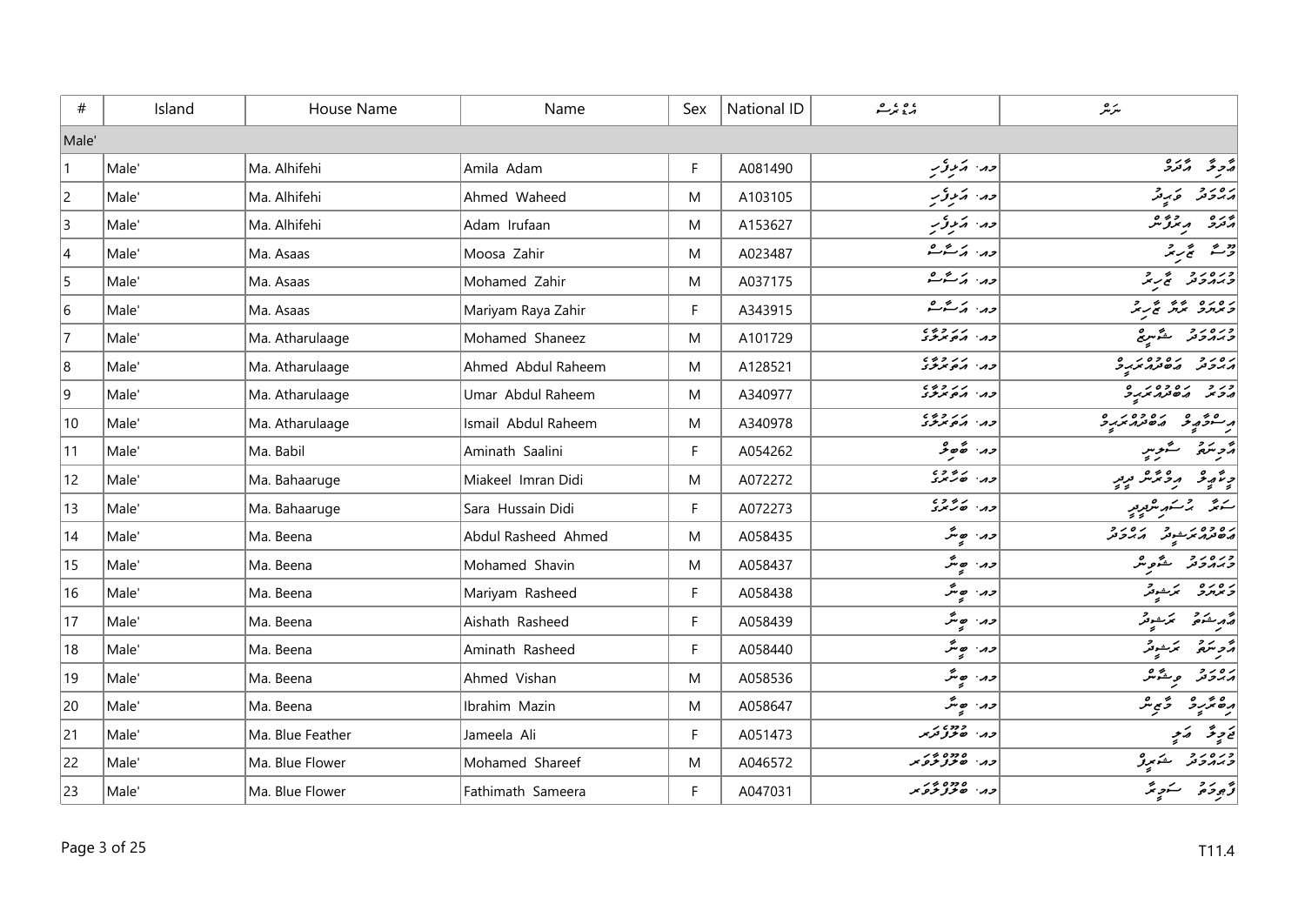| 24           | Male' | Ma. Blue Flower | Ahmed Aiman Shareef     | M           | A149524 | ە دە ە دەر.<br><i>دە</i> · ھ <i>وۋ</i> ىۋىر                                                                                  | أرود تمارى المستمرة                                              |
|--------------|-------|-----------------|-------------------------|-------------|---------|------------------------------------------------------------------------------------------------------------------------------|------------------------------------------------------------------|
| 25           | Male' | Ma. Blue Flower | Abdullah Miuvan Shareef | M           | A328101 | ם כבם שן.<br>כני <b>שי<i>יציבי</i>ת</b>                                                                                      | رە داللە جەمۇمىر ھەمرو                                           |
| 26           | Male' | Ma. Blue Flower | Mariyam Yaasa Shareef   | F           | A328109 | ە دە ە دەر<br><i>دە</i> · ھ <i>وۋ</i> ىۋىر                                                                                   | ر 2010 م م شرکت شهر ده<br>و بورو بورگ شهر د                      |
| 27           | Male' | Ma. Blue Sand   | Zuhura Ali              | F           | A037529 |                                                                                                                              | ة جميعة المجمع                                                   |
| 28           | Male' | Ma. Blue Sand   | Aishath Waheeda         | $\mathsf F$ | A062209 | دە. ھۈسىمبى<br>دە. ھۈسىمبى                                                                                                   | وكرشكا وكرفر                                                     |
| 29           | Male' | Ma. Blue Sand   | Mohamad Asil            | M           | A166836 | و د ه دوم ده ه و ه<br>ور ۰ ه موسسوس                                                                                          | ورەرو ئەسىۋ                                                      |
| 30           | Male' | Ma. Bulbula     | Hassan Raaif Siraj      | M           | A121282 | وړ . ه ده دي<br>ور . ه ده د                                                                                                  | ىرىكىش بۇرۇ سوپۇقى                                               |
| 31           | Male' | Ma. Bulbula     | Mariyam Nalinee         | F           | A121307 | وړ ه ده د                                                                                                                    | ر درو گر <sub>وس</sub><br>د <i>بر</i> ود گروس<br>سوړ برسرگر بروه |
| 32           | Male' | Ma. Cocoa       | Samra Hassan Haleem     | F           | A056793 | $\overset{\mathcal{O}}{\nu}\overset{\varkappa}{\nu}$ . Az                                                                    |                                                                  |
| 33           | Male' | Ma. Cocoa       | Andhala Haleem          | $\mathsf F$ | A363896 | בו. על                                                                                                                       | پر مربری   بر بر و                                               |
| 34           | Male' | Ma. Cocoa Hiyaa | Abida Moosa             | F           | A058431 | حەر سىم ئەرەر<br>جەر سىم ئىرىدىش                                                                                             | أرجم فرائح المستمر                                               |
| 35           | Male' | Ma. Cocoage     | Zareena Moosa           | F           | A032920 | $\frac{1}{2}$                                                                                                                | ىم پرېتر اوجاگ                                                   |
| 36           | Male' | Ma. Cocoage     | Mohamed Shenaan         | M           | A050816 | $\frac{c}{s}$                                                                                                                | ورەرو ئەشرىر                                                     |
| 37           | Male' | Ma. Cocoage     | Hassan Haleem           | M           | A052214 | בוגי מעיבי<br>כוגי מעיבי                                                                                                     | يزخلا الزلوق                                                     |
| 38           | Male' | Ma. Cocoage     | Ibrahim Haleem          | M           | A053444 | בוגי מעיבי<br>כוגי מעיבי                                                                                                     | رەپرىر بەرد                                                      |
| 39           | Male' | Ma. Cocoage     | Mariyam Shina'ath       | $\mathsf F$ | A301327 | $\frac{c}{s}$                                                                                                                | ر ور و شوشهر و<br>5 برابرد شوشهره                                |
| 40           | Male' | Ma. Cocoama     | Nasreena Moosa          | F           | A057570 | בוגי מטרב                                                                                                                    | تركوبرنكر المحرك                                                 |
| 41           | Male' | Ma. Cocoama     | Mohamed Sham Saeed      | M           | A061919 | $\overset{\circ}{\mathcal{I}}\overset{\mathcal{C}}{\mathcal{V}}\overset{\mathcal{L}}{\mathcal{V}}\cdot\varLambda\mathcal{I}$ | ورەرو ھەق سەمبەر                                                 |
| 42           | Male' | Ma. Cocoama     | Neesha Haleem           | F           | A076732 | $200 - 12$                                                                                                                   | سرینگ بروه<br>برینگ بروه<br>برو بروهی کروه                       |
| $ 43\rangle$ | Male' | Ma. Cocoama     | Ali Rifaz Saeed         | M           | A104561 | وړ ، ۱۶۷                                                                                                                     |                                                                  |
| 44           | Male' | Ma. Cocoama     | Ahmed Rifshan           | M           | A105185 | $\overset{\circ}{\mathcal{I}}\overset{\mathcal{O}\varkappa}{\mathcal{V}}\cdot$ 17                                            | رەرد برۇ <u>ش</u> تر                                             |
| 45           | Male' | Ma. Cocoama     | Reesha Haleem           | F           | A114681 | בוגי מטרב                                                                                                                    | ىرىگە كەبرۇ                                                      |
| 46           | Male' | Ma. Cocoama     | Hussain Moosa           | M           | A256940 | وړ ، ۱۶۷                                                                                                                     | برسكربر وحمشة                                                    |
| 47           | Male' | Ma. Cool Wave   | Aishath Rishfa          | F           | A050944 | وەر بەدە يەە<br>39. مەمرى                                                                                                    | د د شو موشورم<br>م                                               |
| 48           | Male' | Ma. Cool Wave   | Aminath Luwaiza         | F           | A056788 | כ <i>ו יי</i> יש כי<br>כו י י יש כי פ                                                                                        | أأدبتهم ودارة                                                    |
| 49           | Male' | Ma. Cool Wave   | Mohamed Naeem           | M           | A099984 | כו <i>גי מיכ</i> שים<br>כו <i>גי מיכ</i> פים                                                                                 | ورەرو شھرى                                                       |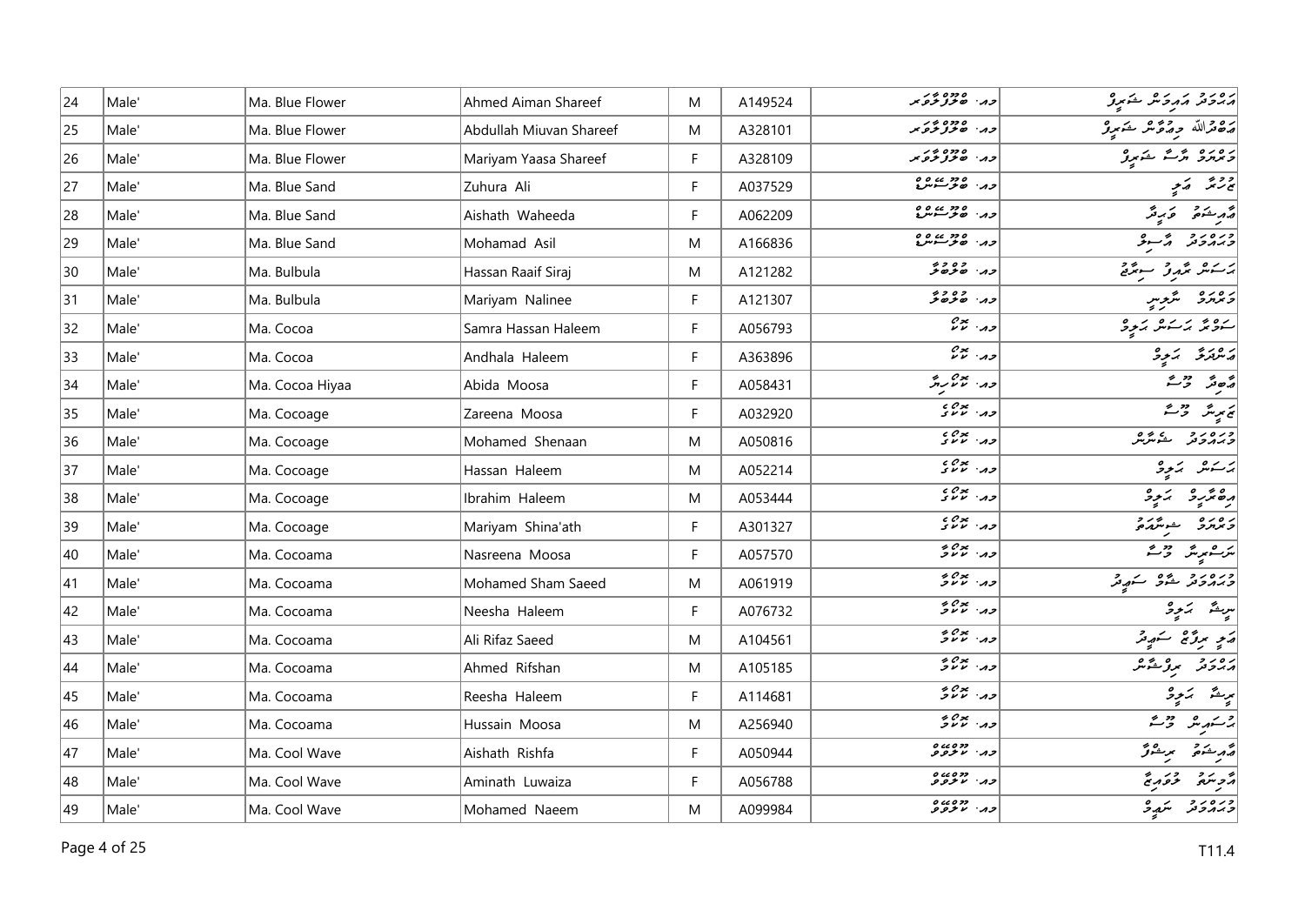| 50 | Male' | Ma. Cool Wave      | Khadeeja Maisha Naeem    | F         | A112821 | وه ۲۰ وه ده ه<br>د ۲۰ و سورو                            | كَتَرِيعٌ - وَمَرِيشٌ - سَمَدٍ وَ                                                                                                                                                                                                    |
|----|-------|--------------------|--------------------------|-----------|---------|---------------------------------------------------------|--------------------------------------------------------------------------------------------------------------------------------------------------------------------------------------------------------------------------------------|
| 51 | Male' | Ma. Cool Wave      | Fathimath Reesha         | F         | A116091 | 0 دوه ۵ <i>۰</i><br>وه ۲ مولولو                         | و المع الله عن الله عنه المحمد و المحمد المحمد المحمد المحمد و الله عنه الله الله عنه الله الله عنه<br>المحمد المحمد المحمد المحمد المحمد المحمد السياسية المحمد المحمد الله عنه الله عنه الله عنه الله عنه الله عنه<br>المحمد المحم |
| 52 | Male' | Ma. Cool Wave      | Mariyam Leena            | F         | A163370 | כו <i>גי מיכ</i> שים<br>כו <i>גי מיכ</i> פים            | $rac{1}{2}$                                                                                                                                                                                                                          |
| 53 | Male' | Ma. Cool Wave      | Ali Mifrah Naeem         | M         | A362728 | כ <i>ח</i> י מיכשים<br>כחי מיכפים                       | مو وو پره شمړه                                                                                                                                                                                                                       |
| 54 | Male' | Ma. Dacha          | Abida Ibrahim            | F         | A032793 | ور گاگا                                                 | رٌه تَرَ                                                                                                                                                                                                                             |
| 55 | Male' | Ma. Dacha          | Arifa Ibrahim Kaleyfaanu | F         | A038314 | ور گاگا                                                 | ەتىرىق                                                                                                                                                                                                                               |
| 56 | Male' | Ma. Dacha          | Ali Hashim               | M         | A039462 | ور مجگو                                                 | أرتمني المتحددة                                                                                                                                                                                                                      |
| 57 | Male' | Ma. Dacha          | Mohamed Meekail Ahmed    | M         | A050554 | $\frac{2}{5}$ $\frac{2}{5}$ $\frac{2}{5}$ $\frac{2}{5}$ | ورورو ويمرو رورو                                                                                                                                                                                                                     |
| 58 | Male' | Ma. Dacha          | Michelle Ahmed           | F         | A050555 | ور مجمج                                                 | ويشو برەر د                                                                                                                                                                                                                          |
| 59 | Male' | Ma. Dacha          | Lu'lu' Ali Hashim        | F         | A329543 | $\tilde{z}$ : 12                                        | ودود كمي رئيده                                                                                                                                                                                                                       |
| 60 | Male' | Ma. Dhabufashuviqe | Ahmed Shamin Mohamed     | M         | A042858 | د در دره دره<br>در مره و گرو                            | ره رو شویر وبرورو                                                                                                                                                                                                                    |
| 61 | Male' | Ma. Dhabufashuvige | Aishath Junaina Ahmed    | F         | A305022 | وړ٠ تره تر تره د                                        | أو مشخص في سمير شرك مركز و المستخدم المستخدم المستخدم المستخدم المستخدم المستخدم المستخدم المستخدم المستخدم ال                                                                                                                       |
| 62 | Male' | Ma. Dhabufashuvige | Mohamed Junan Ahmed      | ${\sf M}$ | A305025 | وړ ورو د<br>وړ تره ترج                                  | وره رو و ده ده رو رو<br>وبرورونو في سرس وبرونو                                                                                                                                                                                       |
| 63 | Male' | Ma. Dhoadhi        | Ali Abdulla Naeem        | M         | A012513 | احد محمو                                                | أرجح وكافترالله تترويح                                                                                                                                                                                                               |
| 64 | Male' | Ma. Dhoadhi        | MOHAMED ABDULLA          | M         | A012514 | احدس فكعر                                               | ورەرو رەقراللە                                                                                                                                                                                                                       |
| 65 | Male' | Ma. Dhoadhi        | Asiyath Abdulla          | F         | A012516 | ا وه .<br>احمد . فوفر                                   | وسنترض وكافرالله                                                                                                                                                                                                                     |
| 66 | Male' | Ma. Dhoadhi        | Saeeda Mohamed Ahmed     | F         | A012518 | حەر مىھىيە                                              | شهر پژوره ده د و                                                                                                                                                                                                                     |
| 67 | Male' | Ma. Dhoadhi        | AHMED ABDULLA            | M         | A055887 | اور. فرگر                                               | أروره رودالله                                                                                                                                                                                                                        |
| 68 | Male' | Ma. Dhoadhi        | Aminath Zaafira Ziyad    | F         | A156103 | وړ گومړ                                                 | أزويتم تأويثه بإرادته                                                                                                                                                                                                                |
| 69 | Male' | Ma. Dhoadhi        | Mubeen Mohamed           | M         | A159065 | ور. نژیر                                                |                                                                                                                                                                                                                                      |
| 70 | Male' | Ma. Dhoadhi        | Muzna Mohamed            | F         | A340242 | وړ کومو                                                 | وه دره دره                                                                                                                                                                                                                           |
| 71 | Male' | Ma. Dhoadhi        | Muhusona Mohamed         | F         | A340419 | وړ کومو                                                 | وو ره دورود<br>ورستمبر وبرماوتر                                                                                                                                                                                                      |
| 72 | Male' | Ma. Dhoadhi        | Hussain Fakhir Ziyad     | ${\sf M}$ | A358339 | وړ٤ قرمرٍ                                               | بزسكر مثر ومحر بحر بنج وترفد                                                                                                                                                                                                         |
| 73 | Male' | Ma. Dwelling       | Ismail Amir              | ${\sf M}$ | A057850 | حەربە قۇمۇشمە                                           | بر عۇيرۇ ھەرىر                                                                                                                                                                                                                       |
| 74 | Male' | Ma. Faransaage     | Mohamed Munadis          | M         | A044190 | وړ٠ وَ بر ۵ پر په                                       | ورەرو وشرك                                                                                                                                                                                                                           |
| 75 | Male' | Ma. Faransaage     | Aishath Afeef            | F         | A049274 | وە · ئى ئىر شرىقى                                       | وكركاهي وكالمحلي وكالمحمد                                                                                                                                                                                                            |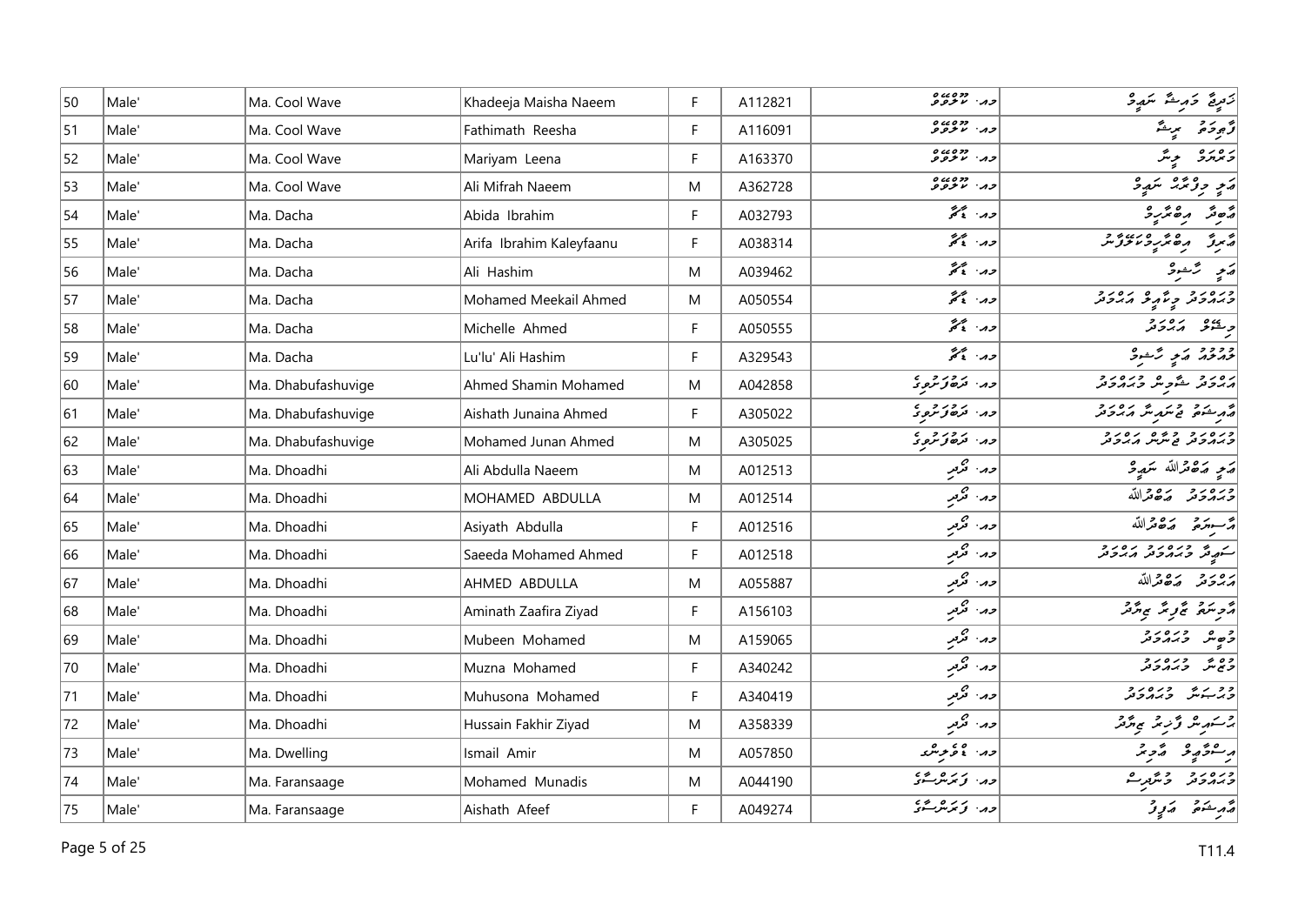| 76  | Male' | Ma. Faransaage     | Abdul Raheem Hussain Fulhu | M           | A050722 | دە. بۇ ئەر ئەمى                           | נפכפת כ"גורית בי                             |
|-----|-------|--------------------|----------------------------|-------------|---------|-------------------------------------------|----------------------------------------------|
| 77  | Male' | Ma. Faransaage     | Ahmed Abdul Raheem         | M           | A152971 | <i>دە.   ۆترىگرىشى</i>                    | رور د دووه در و                              |
| 78  | Male' | Ma. Faransaage     | AIHAM AHMED                | M           | A352064 | وە · ئەنترىش-ئ                            | أتهركري المركز ورد                           |
| 79  | Male' | Ma. Faranssageaage | Ahmed Shafeeu              | M           | A044995 | وړ٠ ز ټر شرعي دي                          | دەر د سكوپەر                                 |
| 80  | Male' | Ma. Faranssageaage | Mohamed Shafeeu            | M           | A067758 | وړ٠ ز تر شرعي دي                          | ورەر دېم دېم                                 |
| 81  | Male' | Ma. Faranssageaage | Masitho Shafeeu            | F           | A067759 | در در ۵ بر ۵ بر ۵<br>در زیر س             | أَوَّ سِمَّ شَوَرٍ مُ                        |
| 82  | Male' | Ma. Faranssageaage | Zainab Moosa               | F           | A067809 | وړ٠ ز پرس <sup>و</sup> ر ده د             | ى ئىر ئىشى ھەم ئىس                           |
| 83  | Male' | Ma. Fashuvi        | Mohamed Ahmed Hussain      | M           | A028008 | در کو ترهِ                                | ورەرو رەرو ويركبر                            |
| 84  | Male' | Ma. Fashuvi        | Munshid Mohamed            | M           | A028009 | در کو ترهِ                                | وهرسور وبروبرو                               |
| 85  | Male' | Ma. Fashuvi        | Munshida Mohamed           | F           | A028039 | وړ٤ کړېږ                                  | وه وره دره<br>وسرشینگ وبرماونر               |
| 86  | Male' | Ma. Fashuvi        | Mushthaq Mohamed           | M           | A028041 | دە. ئەترەپ                                | و و پور ور و د<br>تر شوی و تر تر تر          |
| 87  | Male' | Ma. Fashuvi        | Musheer Mohamed            | M           | A028042 | دە. ئەترەپ                                |                                              |
| 88  | Male' | Ma. Fayyoom        | Aminath Waheeda            | F           | A055669 | ג ס בכס<br><i>ב</i> וגי צ'ו <i>ג</i> וב   | أأروسكم وكبيته                               |
| 89  | Male' | Ma. Fayyoom        | Ahmed Waheed               | M           | A056867 | ג ס בכס<br><i>ב</i> וגי צ'ו <i>ג</i> וב   | رەر ئەر ئەر<br>مەركىرا ئ                     |
| 90  | Male' | Ma. Fayyoom        | Aishath Waheeda            | F           | A061576 | ג ס בכס<br><i>ב</i> וגי צ'ו <i>ג</i> וב   | أمر مرتكز وكرفر                              |
| 91  | Male' | Ma. Fayyoom        | Abdulla Waheed             | M           | A074851 | ג ס בכס<br><i>ב</i> וגי <sub>צ</sub> ג חב | يرەقراللە ئەبرىتر                            |
| 92  | Male' | Ma. Fehi Ali       | Mohamed Waheed             | M           | A023963 | در و در د                                 | ورەر دىر د                                   |
| 93  | Male' | Ma. Fehi Ali       | Ismail Abdul Raheem        | M           | A038351 | دە. ئەرەئىيە                              | م شوځ ده ده ده د ه                           |
| 94  | Male' | Ma. Fehi Ali       | Mariyam Abdul Raheem       | F           | A038352 | دە. ئېرمەر                                | נים נים ניסים נים                            |
| 95  | Male' | Ma. Fehi Ali       | Abdul Raheem Abdul Rahmaan | M           | A042630 | در و در د                                 | נס כסנים נספס נספס<br>השנה הנבריה משנה הנבית |
| 96  | Male' | Ma. Fehi Ali       | Sameera Adam               | $\mathsf F$ | A052531 | دە . ئې پەرىج                             | سەر پە ئەندۇ                                 |
| 97  | Male' | Ma. Fehi Ali       | Ali Abdul Raheem           | M           | A067274 | --- د درېږ                                | د ده ده در و                                 |
| 98  | Male' | Ma. Fehi Ali Aage  | Ashar Waheed               | M           | A071266 | در و بروگر                                | أرعائه وكالمحمد                              |
| 99  | Male' | Ma. Fehi Ali Aage  | Adam Ashar Waheed          | M           | A351080 | בו צ'קה בהל                               |                                              |
| 100 | Male' | Ma. Fehi Ali Aage  | Hussain Ashar Waheed       | M           | A351081 | در و بروگر                                | چە سەر شەھەر بىر ئەسىر ئەر بىر               |
| 101 | Male' | Ma. Fehi Kekuri    | Aishath Shamla             | F.          | A010695 | در و را ما مر                             | ۇرىشۇ شۇرۇ                                   |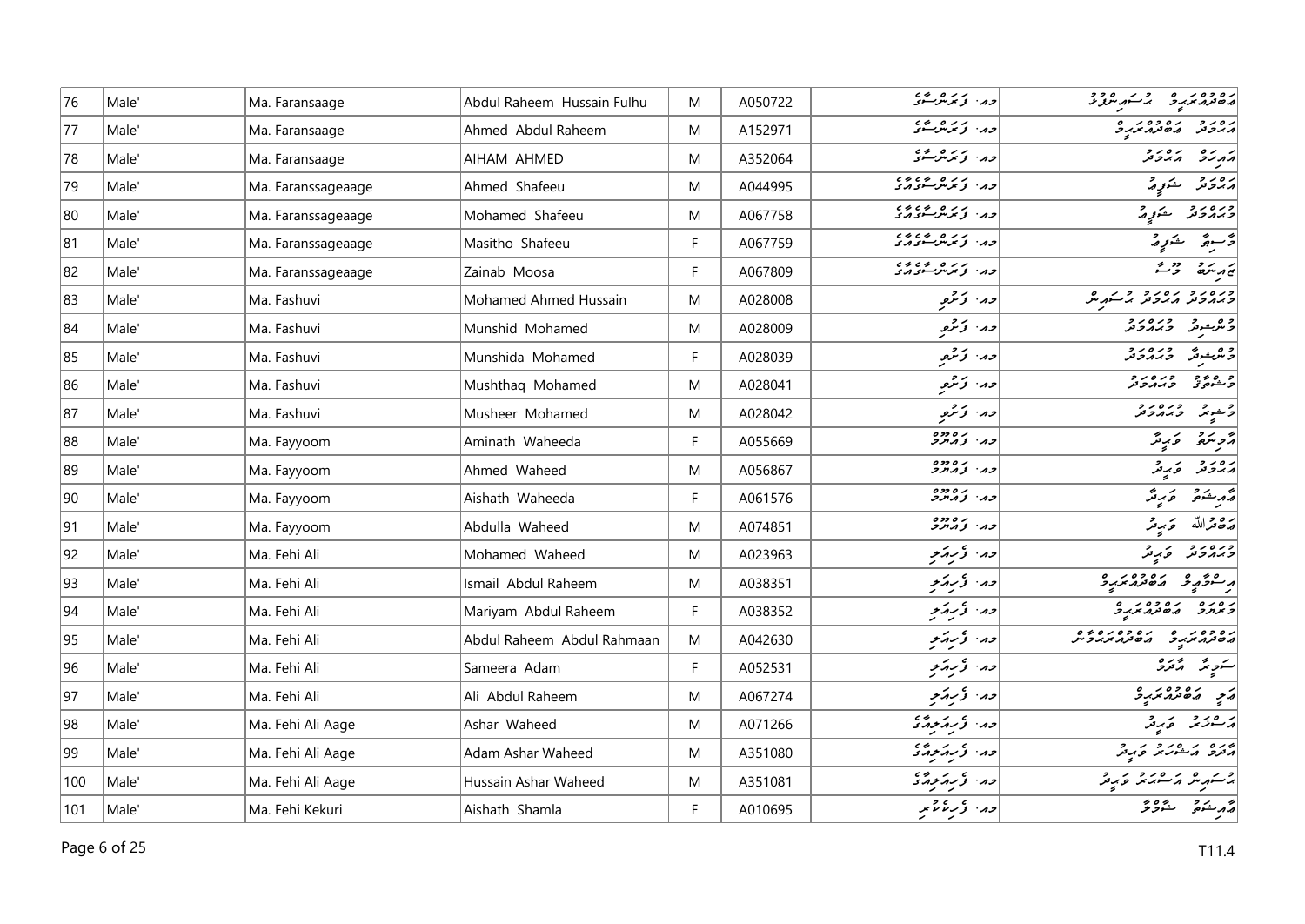| 102 | Male' | Ma. Fehi Kekuri | Shaheema Hussain                   | F  | A012974 | در. ۇرغىقمە        | شەرىخ ئەسەملىر                                                   |
|-----|-------|-----------------|------------------------------------|----|---------|--------------------|------------------------------------------------------------------|
| 103 | Male' | Ma. Fehi Kekuri | Zubaidha Zakariyya Mohamed         | F  | A032210 | دە. بۇرغۇمبر       | 2010 של איתרית כמתכת                                             |
| 104 | Male' | Ma. Ferina      | Ali Shafeeq                        | M  | A007427 | در ۰ ژبریگر        | أقدمي المستويي                                                   |
| 105 | Male' | Ma. Ferina      | Shaazly Shafeeg                    | F  | A026967 | در. ۇىرىگە         | شَرْجْ مِنْ مِنْ وَلَا                                           |
| 106 | Male' | Ma. Ferina      | Ahmed Shafig                       | M  | A027616 | درېستو سرینګر      | رەر ئەربى                                                        |
| 107 | Male' | Ma. Ferina      | Ibrahim Sinan Shafeeq              | M  | A028004 | دە. ئۈمەيىگە       | ە ئەرە سومۇرى خورچ                                               |
| 108 | Male' | Ma. Ferina      | Mohamed Shifaq                     | M  | A037608 | دە. ئۈمرىگە        | ورەرو شوگرى                                                      |
| 109 | Male' | Ma. Ferina      | Fathimath Shani Shafeeg            | F  | A038501 | دە. ئەبرىتر        | أَرْجُودَةٌ ۚ شَاسٍ شَرَرٍ وَٓ                                   |
| 110 | Male' | Ma. Ferina      | Mohamed Zain Shafig                | M  | A403561 | دە. ئەبرىتر        | ورورو پړېد ځرو                                                   |
| 111 | Male' | Ma. Ferina      | Mariyam Laisha Shafig              | F  | A403563 | در. ۇىرىد          | دەرو ئەرىشە ئۇرقى                                                |
| 112 | Male' | Ma. Florian     | Fathimath Hussain                  | F  | A052420 | جەر بۇ ئۇ ئىرىمىگە | توجوجو برسمه شر                                                  |
| 113 | Male' | Ma. Fulma       | Aishath Nasreena                   | F  | A045249 | وړ ژود             | قەرشۇق سىرسىرىتى                                                 |
| 114 | Male' | Ma. Fulma       | Fathimath Yuna Siraj               | F  | A045497 | دەر ، ۋوڭ          | أقرار والمحتمد المستقبض                                          |
| 115 | Male' | Ma. Fulma       | Mariyam Yamani Siraj               | F  | A148489 | وړ ژود             | د ۱۵ د مرگه په سوټرم                                             |
| 116 | Male' | Ma. Gus Lily    | Aminath Rasheeda                   | F  | A038570 | درڪ وڻ             | أترجر تتركم تحريبكم                                              |
| 117 | Male' | Ma. Gus Lily    | Fathimath Sadma Hussain            | F  | A043017 | در کام دو          | تحجيز والمروثة المراشر المراشر                                   |
| 118 | Male' | Ma. Gus Lily    | Aaidha Hussain                     | F  | A043018 | درس کا دو          | ە ئەر ئەر ئەسكەر بىر                                             |
| 119 | Male' | Ma. Gus Lily    | Dhijulath Hussain                  | F. | A074340 | درس کا دو          | قريع قرص بركستهريش                                               |
| 120 | Male' | Ma. Gus Lily    | Ahmed Zufar Hussain                | M  | A074930 | در، کام وو         | ره رو ورو وريده                                                  |
| 121 | Male' | Ma. Gus Lily    | Mohamed Zufar Hussain              | M  | A074931 | در کام وو          | ورەرو وروپرىكەر                                                  |
| 122 | Male' | Ma. Gus Lily    | Zeeshan Hussain                    | F  | A149575 | در کرے وو          | انړىقىش كارىسر                                                   |
| 123 | Male' | Ma. Gus Lily    | Emaan Hussain                      | F  | A167587 | درس کا دو          | أروحه برستهر مر                                                  |
| 124 | Male' | Ma. Gus Lily    | Mohamed Affan                      | M  | A349410 | در کام دو          | ورەرو رەپەە                                                      |
| 125 | Male' | Ma. Gus Lily    | Aishath Faihaa Haneef              | F  | A359981 | در کام وو          | وأرخكم وكرك كالبر                                                |
| 126 | Male' | Ma. Hithilaage  | Abdulla Shah Ibrahim<br>Kaleyfaanu | M  | A009779 | در روځه            | رە داللە ئەرەبە ھەرەر دەرەر<br>مەھىراللە ئەرەبەھ مەرىر مەمۇرىلىر |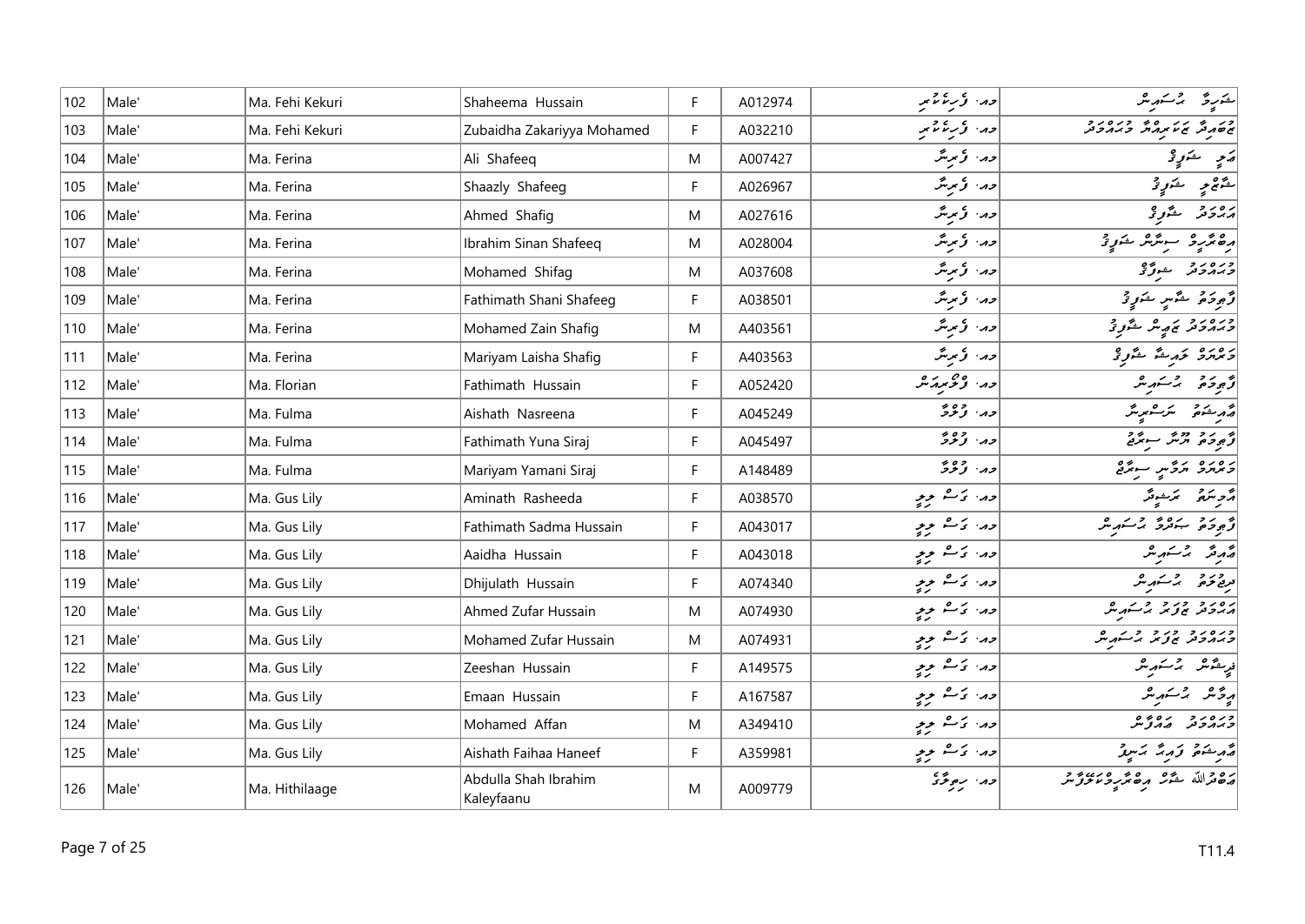| 127 | Male' | Ma. Hithilaage     | Ahmed Ismail                   | M           | A032788 | دړې ره دی                                                                                                                                                                                                                                                                                                                                                                            | ړ ور د سر عرم کړ             |
|-----|-------|--------------------|--------------------------------|-------------|---------|--------------------------------------------------------------------------------------------------------------------------------------------------------------------------------------------------------------------------------------------------------------------------------------------------------------------------------------------------------------------------------------|------------------------------|
| 128 | Male' | Ma. Hithilaage     | Tharneema Ibrahim              | F           | A046629 | وړ٠ ره دي.<br> -                                                                                                                                                                                                                                                                                                                                                                     |                              |
| 129 | Male' | Ma. Hithilaage     | Aishath Waheeda                | F           | A054617 | دە بەۋدى                                                                                                                                                                                                                                                                                                                                                                             |                              |
| 130 | Male' | Ma. Hithilaage     | Vasifa Ibrahim                 | F           | A101081 | ره روژه<br>در روژه                                                                                                                                                                                                                                                                                                                                                                   | رەپزىر<br>ۇ سورم<br>س        |
| 131 | Male' | Ma. Hithilaage     | Adam Ibrahim                   | M           | A357014 | دە بەۋدى                                                                                                                                                                                                                                                                                                                                                                             | وره مقترع                    |
| 132 | Male' | Ma. Hithilaage 1   | Aishath Malika Ibrahim         | F           | A024522 | دە. سوڭۇ 1                                                                                                                                                                                                                                                                                                                                                                           |                              |
| 133 | Male' | Ma. Hithilaage 1   | Ibrahim Rasheed                | M           | A033123 | $\frac{1}{1} \frac{2}{3} \frac{1}{2} \frac{1}{2}$                                                                                                                                                                                                                                                                                                                                    | رەتزىر ترىنوتر               |
| 134 | Male' | Ma. Hithilaage 2   | Umar Althaaf                   | M           | A166412 | $\overline{2\,\,3\,\,3\,\,2\,\,7}$ ده.                                                                                                                                                                                                                                                                                                                                               |                              |
| 135 | Male' | Ma. Hithilaage 3   | Fathimath Rani                 | F           | A047774 | $\frac{3}{3}$ $\frac{69}{27}$ $\frac{1}{2}$                                                                                                                                                                                                                                                                                                                                          | ۇي <sub>م</sub> وخۇ ئېرىپ    |
| 136 | Male' | Ma. Hithilaage 4   | Arifa Ibrahim                  | F           | A023145 | حەر سەۋۇ 4                                                                                                                                                                                                                                                                                                                                                                           | أوسرقه وحسرو                 |
| 137 | Male' | Ma. Hithilaage 5   | Ragiya Ibrahim                 | F           | A047775 | $\overline{5}$ $\overline{5}$ $\overline{5}$ $\overline{5}$ $\overline{5}$ $\overline{5}$ $\overline{5}$ $\overline{5}$ $\overline{5}$ $\overline{5}$ $\overline{5}$ $\overline{5}$ $\overline{5}$ $\overline{5}$ $\overline{5}$ $\overline{5}$ $\overline{5}$ $\overline{5}$ $\overline{5}$ $\overline{5}$ $\overline{5}$ $\overline{5}$ $\overline{5}$ $\overline{5}$ $\overline{$ | برٌ <sub>ق</sub> ر مع بره بر |
| 138 | Male' | Ma. Hudhuha Villa  | Mohamed Raffan Zahir           | M           | A400618 | وړ٤ رتورترو تر                                                                                                                                                                                                                                                                                                                                                                       | ورەرو رەپەە پەرتە            |
| 139 | Male' | Ma. Hudhuhaa       | Fathimath Zahira               | F           | A082561 | أوە بەر رەپىر                                                                                                                                                                                                                                                                                                                                                                        | قهوخوه تمريته                |
| 140 | Male' | Ma. Hudhuhaa       | Maryam Lamha                   | F.          | A166393 | وړ رود                                                                                                                                                                                                                                                                                                                                                                               | ره ره ده و                   |
| 141 | Male' | Ma. Hudhuhaa       | Aishath Nishana                | F.          | A365942 | وە - رُتورٌ                                                                                                                                                                                                                                                                                                                                                                          | ۇرشۇ سېشىگە                  |
| 142 | Male' | Ma. Hudhuhaa       | Aminath Shama                  | F           | A374627 | وړ رود                                                                                                                                                                                                                                                                                                                                                                               | أترجر تتمر                   |
| 143 | Male' | Ma. Hudhuhaa       | Mohamed Jaawidh                | M           | A413201 | وړ رود                                                                                                                                                                                                                                                                                                                                                                               | ورەرو ئەدىر                  |
| 144 | Male' | Ma. Ispanjuge      | Abdul Sameeu Hassan            | M           | A032513 | در ۱۰ در ۱۰ و د پ                                                                                                                                                                                                                                                                                                                                                                    | גפנגלקב גלית                 |
| 145 | Male' | Ma. Ispanjuge      | Fathimath Samaah               | $\mathsf F$ | A065457 | در مرگزمون                                                                                                                                                                                                                                                                                                                                                                           | و ده سرور                    |
| 146 | Male' | Ma. Ispanjuge      | Ahmed Naheel                   | M           | A099721 | در مرگزمرج د                                                                                                                                                                                                                                                                                                                                                                         | ىرەر ئىرىرى                  |
| 147 | Male' | Ma. Ispanjuge      | Mohamed Masaaidh Bin<br>Sameeu | M           | A103535 | در. رقبوسهم                                                                                                                                                                                                                                                                                                                                                                          | כמחכת כי תוכל סית הפה        |
| 148 | Male' | Ma. Ispanjuge      | Aminath Samha                  | F           | A341485 | در ۱۰ در ۱۰ و د ۲                                                                                                                                                                                                                                                                                                                                                                    | ړې شره ده د                  |
| 149 | Male' | Ma. Jailam         | Mohamed Faisal                 | M           | A062842 | دە. ئەرىخى                                                                                                                                                                                                                                                                                                                                                                           | ورەرو ۋەبىكى                 |
| 150 | Male' | Ma. Kaaminee Hiyaa | Ali Niyaz                      | M           | A032665 |                                                                                                                                                                                                                                                                                                                                                                                      | أوسمج المعرضي                |
| 151 | Male' | Ma. Kaaminee Hiyaa | Ismail Niyaz                   | M           | A032666 |                                                                                                                                                                                                                                                                                                                                                                                      | و شرقه و سرقه                |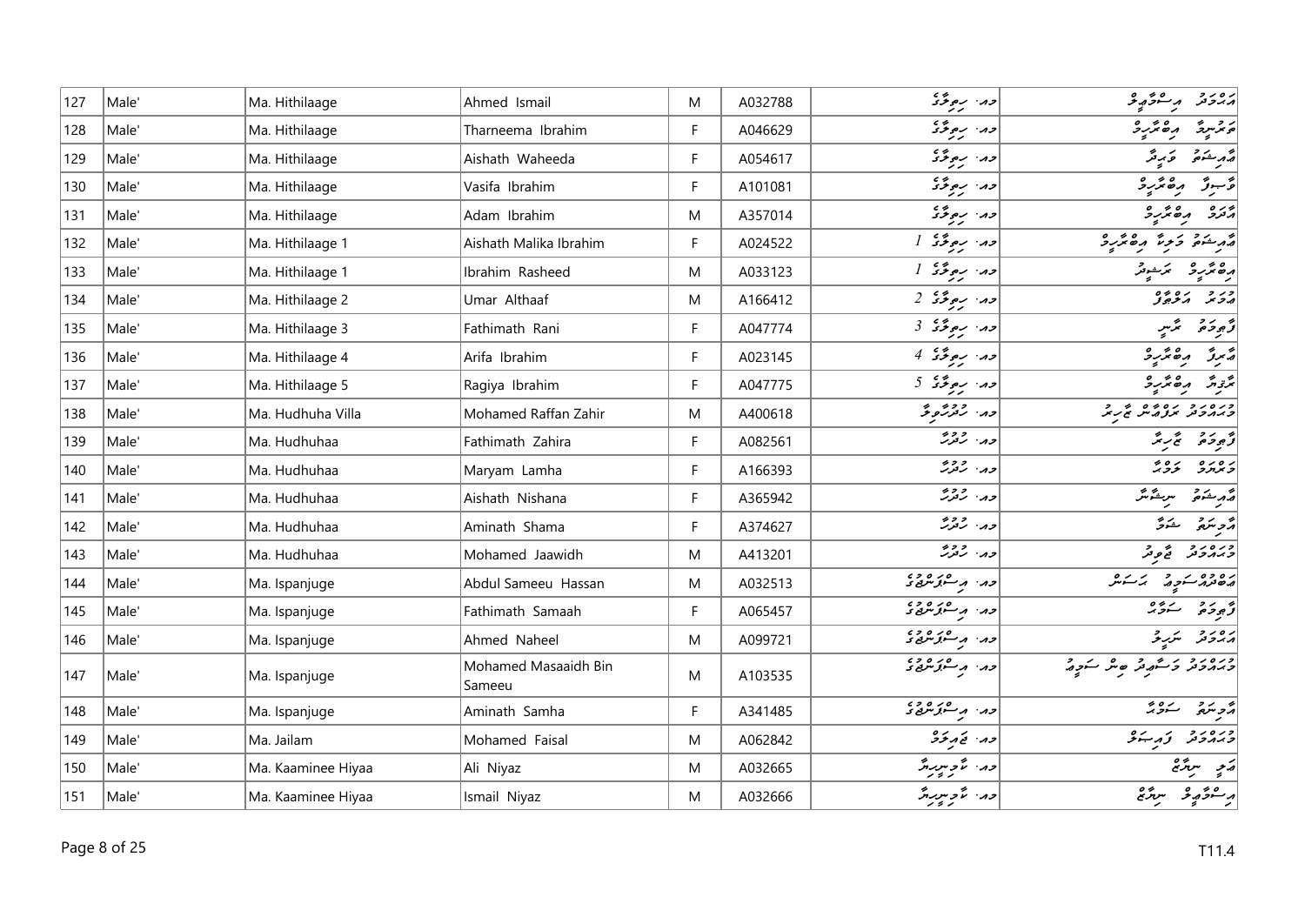| 152 | Male' | Ma. Kaaminee Hiyaa | Mariyam Niyaz          | F           | A032667 | حەر، ئۇچ ئېرىدىگە<br>ئىستىمىز ئەرەر  | ر ه پر ه<br>تر <i>بر</i> بر<br>سرگرمج                                                                                                                                                                                            |
|-----|-------|--------------------|------------------------|-------------|---------|--------------------------------------|----------------------------------------------------------------------------------------------------------------------------------------------------------------------------------------------------------------------------------|
| 153 | Male' | Ma. Kaaminee Hiyaa | Hussain Niyaz          | M           | A032676 | בו. על תגור.<br>תו                   | سرگرمج<br>جر س <sub>ک</sub> ر میں<br>م                                                                                                                                                                                           |
| 154 | Male' | Ma. Kaaminee Hiyaa | Aminath Nazla          | $\mathsf F$ | A032677 | בו ילך ייתוח                         | سرە ئۇ<br>أرمز                                                                                                                                                                                                                   |
| 155 | Male' | Ma. Kaaminee Hiyaa | Hassan Niyaz           | M           | A043323 |                                      | برسەيىتە<br>سرگرم                                                                                                                                                                                                                |
| 156 | Male' | Ma. Kaaminee Hiyaa | Mohamed Niyaz          | M           | A050697 | وړ٠ نۀ د سربر پر                     | و رە ر د<br>تر پر تر تر<br>سرگرمج                                                                                                                                                                                                |
| 157 | Male' | Ma. Kaaminee Hiyaa | Ahmed Hussain          | M           | A058738 | בו. "תבייגות"<br>ה                   | رەرو جەسەر                                                                                                                                                                                                                       |
| 158 | Male' | Ma. Kaaminee Hiyaa | Mariyam Aana Hassan    | F           | A161225 | وړ٠ نۀ د سربه پر<br>د پ              | رەرە پەيز بەسە                                                                                                                                                                                                                   |
| 159 | Male' | Ma. Kaaminee Hiyaa | ABDULLA NAAIL NIYAZ    | M           | A337804 | وړ٠ ناو سربه د                       | رَةَ قَدَاللَّهُ مَّدْرِ مِنْ سِرَّجْ                                                                                                                                                                                            |
| 160 | Male' | Ma. Kaaminee Hiyaa | Mariyam Nabaaha Niyaz  | F           | A337805 | وړ٠ نۀ د سربر پر<br>د پ              | גם גם גובל תחתים                                                                                                                                                                                                                 |
| 161 | Male' | Ma. Kosheege       | Abdullah Saeed         | M           | A032822 | حەر. سىم يې <sub>دى</sub><br>مەرجىسى | أرة مرالله كسور                                                                                                                                                                                                                  |
| 162 | Male' | Ma. Kosheege       | Asiyath Saeed          | F           | A034681 | حەر بىيىتى تەرىجى<br>مەركە ئىس       | المسور من المعرور المحمد المحمد المحمد المسابقة المحمد المسابقة المحمد المحمد المحمد المحمد المحمد المحمد المح<br>المحمد المحمد المحمد المحمد المحمد المحمد المحمد المحمد المحمد المحمد المحمد المحمد المحمد المحمد المحمد المحم |
| 163 | Male' | Ma. Kosheege       | Mariya Saeed           | $\mathsf F$ | A040072 | وړ٠ متمري<br>در٠ متمري               | وحمر پڑ<br>سەمەتىر                                                                                                                                                                                                               |
| 164 | Male' | Ma. Kosheege       | Nadiya Saeed           | $\mathsf F$ | A040074 | حەر، سىم بىرى<br>مەربە               | شرور میگردد.<br>سرمرش سکورمر                                                                                                                                                                                                     |
| 165 | Male' | Ma. Kosheege       | Juwairiya Saeed        | F           | A040075 | حەر بېمىرى<br>مەربەت                 | ور<br>د کاربرگر سکھیٹر                                                                                                                                                                                                           |
| 166 | Male' | Ma. Kosheege       | <b>Abdul Malik</b>     | M           | A040078 | حەر. سىم يەرى<br>مەرجىسى             | ره وه ر<br>مان فرنز د بر                                                                                                                                                                                                         |
| 167 | Male' | Ma. Kosheege       | Raliya Saeed           | F           | A040079 | حەر بىم بىرى<br>مەر ئىم بىرى         | نگرىنىد <i>ۇ سەمبەت</i> ر                                                                                                                                                                                                        |
| 168 | Male' | Ma. Kosheege       | Aminath Min-aa Mohamed | F           | A040250 | حەر بىم بىرى<br>مەر ئىم بىرى         | 22012 - 20 2005 - 2007 - 2007 - 2007 - 2007 - 2007 - 2007 - 2008 - 2008 - 2008 - 2008 - 2008 - 2008 - 2008 - 2<br>הקייטה ביטה במחידת                                                                                             |
| 169 | Male' | Ma. Kosheege       | ULYA SAEED             | F           | A040548 | در به هم پرځ                         | ړوي خپړتر                                                                                                                                                                                                                        |
| 170 | Male' | Ma. Kosheege       | Abdul Waris Saeed      | M           | A040549 | وړ٠ متمري<br>در٠ متمري               | ره وه د په کورنگر<br>پرې ترڅو کرنځي کورنگر                                                                                                                                                                                       |
| 171 | Male' | Ma. Kosheege       | Aminath Shadiya Saeed  | $\mathsf F$ | A040550 | حەر بىيىسى<br>مەربىي                 | ە <i>گەر سكەن بىر كەن سكەن بىر بى</i> ر                                                                                                                                                                                          |
| 172 | Male' | Ma. Kosheege       | Ahmed Manih Mohamed    | M           | A064228 | حەر، سىم بىرى<br>مەربە               | גם גב בית הכנסגב<br>גבבת ביתי בבהבת                                                                                                                                                                                              |
| 173 | Male' | Ma. Kosheege       | Fathmath Minya Mohamed | F           | A166955 | حەر. سىم يې <sub>دى</sub>            | وجودة وسرقر ورودو                                                                                                                                                                                                                |
| 174 | Male' | Ma. Kosheege       | Mariyam Milha Mohamed  | $\mathsf F$ | A327573 | حەر بىم يې <sub>دى</sub><br>مەنبە    | נפגם כישה כנסגב                                                                                                                                                                                                                  |
| 175 | Male' | Ma. Kosheege       | Mariyam Zayna Saeed    | F           | A336804 | حەر بىم بىرى<br>مەر ئىم بىرى         | د برمرد می برمگر کشور م                                                                                                                                                                                                          |
| 176 | Male' | Ma. Kosheege       | Mohamed Zayan Saeed    | M           | A336805 | حەر بىلەرى<br>مەربەتلەر              | כנים ניבי הובים התובר                                                                                                                                                                                                            |
| 177 | Male' | Ma. Kottafaru      | Rasheedha Aboobakuru   | F           | A049293 | בגי שגפיגיב                          |                                                                                                                                                                                                                                  |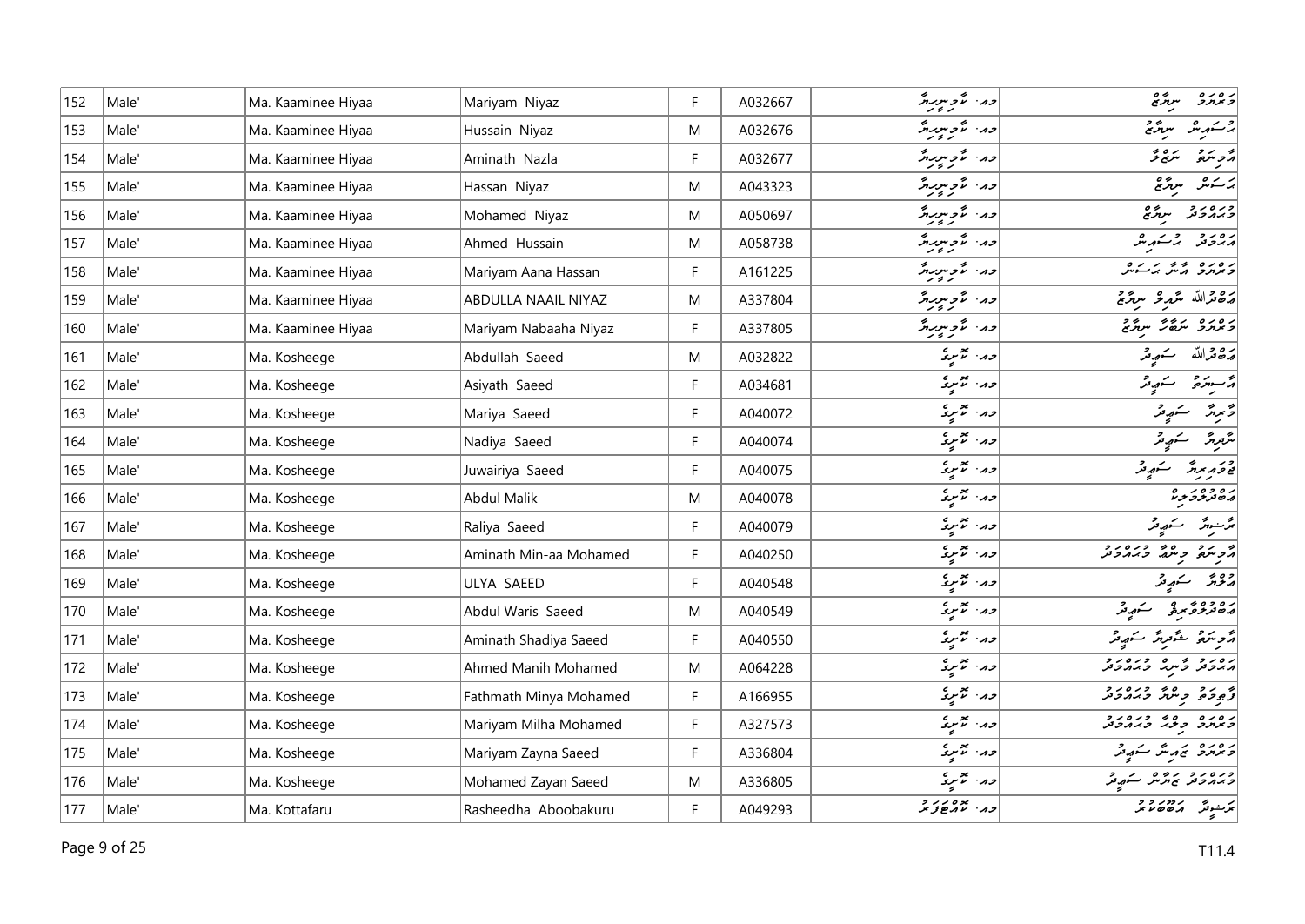| 178 | Male' | Ma. Kottafaru       | Ibrahim Aboobakuru          | M  | A063795 | $7707 - 12$          |                                               |
|-----|-------|---------------------|-----------------------------|----|---------|----------------------|-----------------------------------------------|
| 179 | Male' | Ma. Kottafaru       | Fathimath Thahseena Ibrahim | F  | A063798 | 7707.707             | و و ده به باش مه و محمد و                     |
| 180 | Male' | Ma. Kottafaru       | Ameena Ibrahim              | F  | A063800 | בו מפשיג ב           | أرَّجِيدُ مِعْمَدِةٌ                          |
| 181 | Male' | Ma. Kottafaru       | Mohamed Thahsyn Ibrahim     | M  | A063801 | $770x$<br>$790x$     | כנים בי הר היית תפית בי                       |
| 182 | Male' | Ma. Kottafaru       | Ahmed Thahseen              | M  | A079351 | $770x$<br>$797 - 12$ | رەرد رەپ                                      |
| 183 | Male' | Ma. Kottafaru       | Aminath Fazeena Naseer      | F  | A141326 | $770x$<br>$797 - 12$ | أأدوسكم وكالمحاشر الكرسومر                    |
| 184 | Male' | Ma. Kottafaru       | Naif Adam                   | M  | A362534 | בגי מגפידי           | بترو تزنده                                    |
| 185 | Male' | Ma. Kottafaru       | Maif Adam                   | M  | A362535 | $77707 - 77$         | د د تر ده                                     |
| 186 | Male' | Ma. Kufuraa         | Abdulla Nasreen             | M  | A012885 | وړ ، ماونژ           | رەقراللە<br>ىئەسىمبەش                         |
| 187 | Male' | Ma. Kufuraa         | Hawwa Jameela               | F  | A024338 | وړ ، ماتونتر         | پروژ نے پر ڈ                                  |
| 188 | Male' | Ma. Kufuraa         | Mariyam Nuzfa               | F. | A025798 | وړ ، ناونژ           | د ه د ه د و و و<br>  د بر برج تر پنج تر       |
| 189 | Male' | Ma. Kufuraa         | Ahmed Tholhath              | M  | A064956 | وړ ، ماونژ           | ره رو ده رو<br>مهرونر بونوبرو                 |
| 190 | Male' | Ma. Kufuraa         | Aishath Nadua               | F. | A113201 | وړ ، ناونگ           | و شهر دور<br>مهرشتمو سرفر <i>ه</i>            |
| 191 | Male' | Ma. Kufuraa         | Aminath Nafha               | F  | A113202 | وړ ، ناونگ           | أأوسكم المروثة                                |
| 192 | Male' | Ma. Kufuraa         | Haleema Mohamed             | F  | A141949 | وە، ئاۋىر            | يروس ورەرو                                    |
| 193 | Male' | Ma. Kufuraa         | Fathimath Layaan Tholhath   | F  | A327131 | وړ . مانونتر         | تحج رد روه ره دد                              |
| 194 | Male' | Ma. Kufuraa         | Mohamed Abaan Abdulla       | M  | A339038 | وړ ، ماونژ           | وره رو بره و ره والله                         |
| 195 | Male' | Ma. Lily            | Ibrahim Zameer              | M  | A022722 | وړ وو.<br>در         | رە ئەر ئىچە                                   |
| 196 | Male' | Ma. Lily            | Ahmed Xamyr                 | M  | A025520 | ود وو                | رەرد ئوپر                                     |
| 197 | Male' | Ma. Lily            | Nizama Abdul Kareem         | F  | A040616 | ود. وو               | سرة دەرەر دە                                  |
| 198 | Male' | Ma. Lily            | Mohamed Zameer              | M  | A070707 | ود وو<br>ر           | ورەرو بەرچ                                    |
| 199 | Male' | Ma. Lily            | AMINATH IZMEEN              | F. | A080080 | وړ وو.<br>در         | أأترجم أرام المحمح وينكر                      |
| 200 | Male' | Ma. Lily            | Ali Zameer                  | M  | A092290 | وړ وو.<br>در         | أرتموا المسكوبر                               |
| 201 | Male' | Ma. Lily            | Aminath Nausha Ahmed        | F. | A100100 | وړ وو.<br>در         | مُ حِسَنَ مَنْ اللَّهُ مَنْ اللَّهُ وَاللَّهِ |
| 202 | Male' | Ma. Lily Wood Villa | Fathimath Rasheeda          | F. | A038571 | در و دوه و د         | أراموخام المختصوص                             |
| 203 | Male' | Ma. Lily Wood Villa | Dawood Ibrahim              | M  | A039020 | در ووه، وگ           | בנגי גם ביב                                   |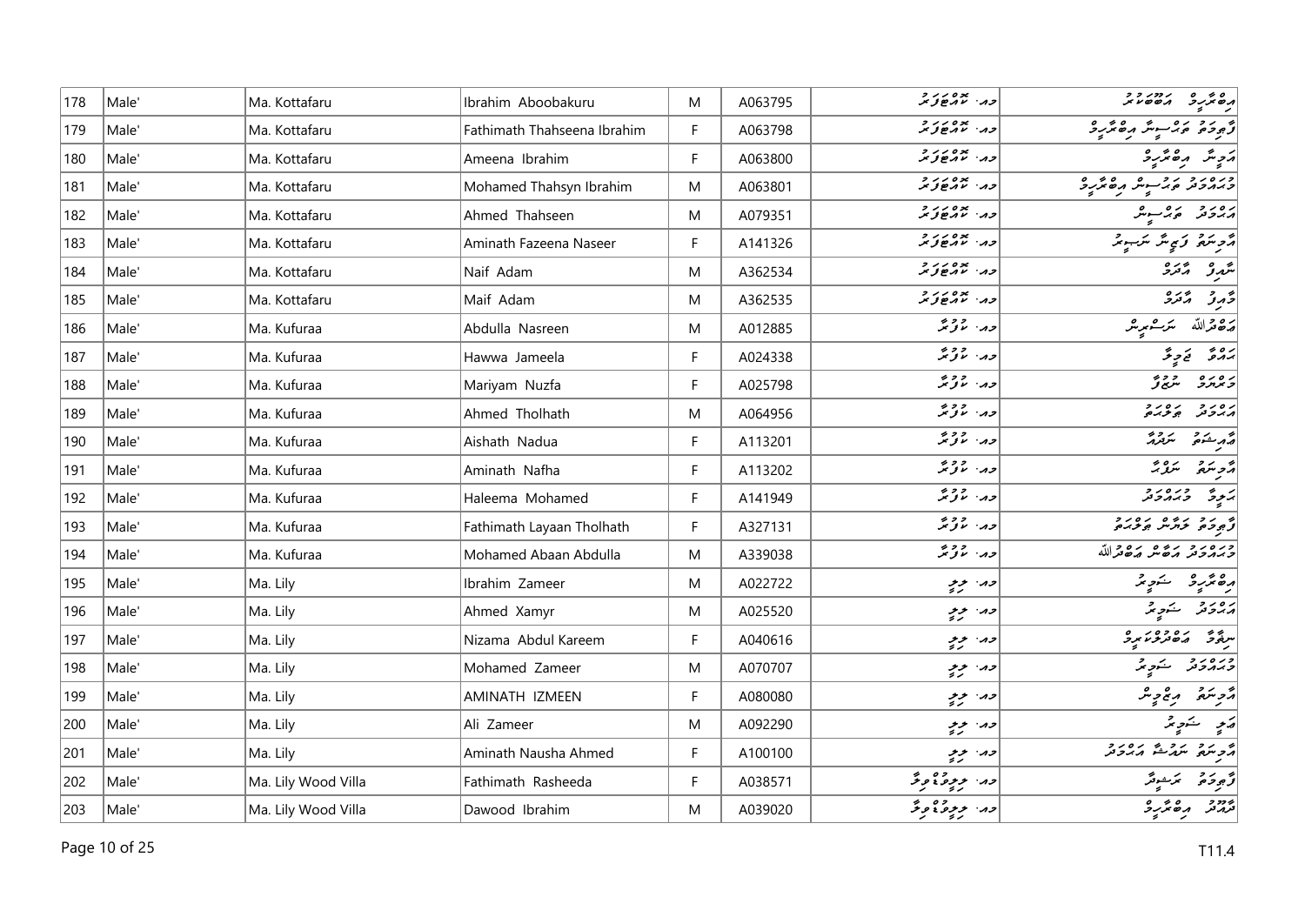| 204 | Male' | Ma. Lilygas    | Mohamed Shureh Shareef     | M           | A078148 | $rac{1}{\sqrt{1-\frac{1}{1-\frac{1}{1-\frac{1}{1-\frac{1}{1-\frac{1}{1-\frac{1}{1-\frac{1}{1-\frac{1}{1-\frac{1}{1-\frac{1}{1-\frac{1}{1-\frac{1}{1-\frac{1}{1-\frac{1}{1-\frac{1}{1-\frac{1}{1-\frac{1}{1-\frac{1}{1-\frac{1}{1-\frac{1}{1-\frac{1}{1-\frac{1}{1-\frac{1}{1-\frac{1}{1-\frac{1}{1-\frac{1}{1-\frac{1}{1-\frac{1}{1-\frac{1}{1-\frac{1}{1-\frac{1}{1-\frac{1}{1-\frac{1}{1-\frac{1}{1-\frac{1}{1-\frac$ | ورەرو خىمرى خىرو                                       |
|-----|-------|----------------|----------------------------|-------------|---------|-------------------------------------------------------------------------------------------------------------------------------------------------------------------------------------------------------------------------------------------------------------------------------------------------------------------------------------------------------------------------------------------------------------------------|--------------------------------------------------------|
| 205 | Male' | Ma. Lilygas    | Fathimath Thahiyya Shareef | $\mathsf F$ | A078195 | در ووړ گ                                                                                                                                                                                                                                                                                                                                                                                                                | ژُودَهُ وَبِهُمُّ شَهْرٍ                               |
| 206 | Male' | Ma. Lilygas    | Aminath Thoifa Shareef     | F           | A078203 | در، دیدن م                                                                                                                                                                                                                                                                                                                                                                                                              | أأوسم أأورق خربرقه                                     |
| 207 | Male' | Ma. Lilygas    | Khadeeja Idrees Fulhu      | F           | A112900 | در، ووړک                                                                                                                                                                                                                                                                                                                                                                                                                | زَمِيعٌ پرمزمر سور د                                   |
| 208 | Male' | Ma. Lilymoo    | Hussain Rasheed            | M           | A027765 | $\frac{1}{3}$                                                                                                                                                                                                                                                                                                                                                                                                           | رُ سَمَرِ مَرْ مَرَ مِنْ مِرْ                          |
| 209 | Male' | Ma. Lucky Home | Aishath Nisfa              | F.          | A065583 | وړ٠ ځېږ <sup>0</sup> و                                                                                                                                                                                                                                                                                                                                                                                                  | د د شکاه موسود می                                      |
| 210 | Male' | Ma. Lucky Home | Fathimath Zeena            | $\mathsf F$ | A084168 | دە. ئ <i>ې</i> رگۈ                                                                                                                                                                                                                                                                                                                                                                                                      | وٌجوحَ مَمْ سِرٌ                                       |
| 211 | Male' | Ma. Lucky Home | Ismail Farhaan             | M           | A331744 | دە. ئۈرگۈ                                                                                                                                                                                                                                                                                                                                                                                                               | وستؤدعى وترقيق                                         |
| 212 | Male' | Ma. Lucky Home | Fathimath Fithra Moosa     | $\mathsf F$ | A338602 | دە. ئىدىۋ                                                                                                                                                                                                                                                                                                                                                                                                               | و دو وه د ده                                           |
| 213 | Male' | Ma. Lucky Moon | Fathimath Leeza            | F           | A084167 | دە. ئۈرۈمى<br>ئ                                                                                                                                                                                                                                                                                                                                                                                                         | وً و ده د پنج                                          |
| 214 | Male' | Ma. Lucky Moon | Ali Ahsan                  | M           | A232669 | دړې ځې د ده.                                                                                                                                                                                                                                                                                                                                                                                                            | أماسي ماركر كالمركز                                    |
| 215 | Male' | Ma. Lucky View | Wadeefa Abdul Latheef      | F           | A045290 | دە ئەرەپە                                                                                                                                                                                                                                                                                                                                                                                                               | ر ه د ه ر ه<br>پره تر پر تر پول<br>ءَ مَرِوٌ           |
| 216 | Male' | Ma. Maadharee  | Fathimath Habeeba          | $\mathsf F$ | A054550 | وړ٤ وگرمي                                                                                                                                                                                                                                                                                                                                                                                                               | وٌودَهُ بُهِ ةُ                                        |
| 217 | Male' | Ma. Maadharee  | Mariyam Ibrahim            | F.          | A056697 | وە بە ئەرىپ                                                                                                                                                                                                                                                                                                                                                                                                             | ە ھەترىر <sup>ە</sup><br>ر ه ر ه<br><del>د</del> بربرو |
| 218 | Male' | Ma. Maadharee  | Aishath Ibrahim            | F           | A056768 | وړ گوگرمي                                                                                                                                                                                                                                                                                                                                                                                                               | ەھ ئۈرۈ<br>و.<br>د کم شوځ                              |
| 219 | Male' | Ma. Maadharee  | Ahmed Ibrahim              | M           | A163312 | دە. بۇ ئېرىپ                                                                                                                                                                                                                                                                                                                                                                                                            |                                                        |
| 220 | Male' | Ma. Maadharee  | Ismail Ibrahim             | M           | A344341 | دە. بۇ ئەير                                                                                                                                                                                                                                                                                                                                                                                                             | دە ئەرد<br>ىر سى <i>مۇ م</i> وگر                       |
| 221 | Male' | Ma. Masfan     | Aishath                    | F           | A075206 | وړ کې شوکر                                                                                                                                                                                                                                                                                                                                                                                                              | ۇ مەشقى<br>مەر                                         |
| 222 | Male' | Ma. Masfan     | Yoosuf Siraj               | M           | A139024 | در کارور و                                                                                                                                                                                                                                                                                                                                                                                                              | دو به ده<br>مرسسونو<br>سىرتىرقى                        |
| 223 | Male' | Ma. Masfan     | Fathimath Rashfa           | F           | A146381 | وړ کې شوکر                                                                                                                                                                                                                                                                                                                                                                                                              | ۇي <sub>م</sub> وڭ <sub>ۇ س</sub> رىشۇ                 |
| 224 | Male' | Ma. Masfan     | Mariyam Reema Shareef      | F           | A158804 | ور. ۇسۇر ئە                                                                                                                                                                                                                                                                                                                                                                                                             | د چرکا او پاکستا پرو                                   |
| 225 | Male' | Ma. Masfan     | Aminath Rishmy Shareef     | F           | A158805 | وړ کې شوکس                                                                                                                                                                                                                                                                                                                                                                                                              | أأدوسكم برعقي عكمرو                                    |
| 226 | Male' | Ma. Masfan     | ATHIF RASHEED              | M           | A167217 | وړ کوسوګر شو                                                                                                                                                                                                                                                                                                                                                                                                            | و د کردوگر<br>مگهور کردوگر                             |
| 227 | Male' | Ma. Masfan     | Adam Naseem                | M           | A167219 | وړ کو شوکس                                                                                                                                                                                                                                                                                                                                                                                                              | أروه الكرسوم                                           |
| 228 | Male' | Ma. Masfan     | Fathimath Reeshaa Shareef  | F           | A400795 | وړ کو شوکس                                                                                                                                                                                                                                                                                                                                                                                                              | ژودۇ بېڭ خىر                                           |
| 229 | Male' | Ma. Masfan     | Mohamed Reehan             | M           | A405333 | <i>دە. بۇ</i> سۇرىگە                                                                                                                                                                                                                                                                                                                                                                                                    | ورەرو برگە                                             |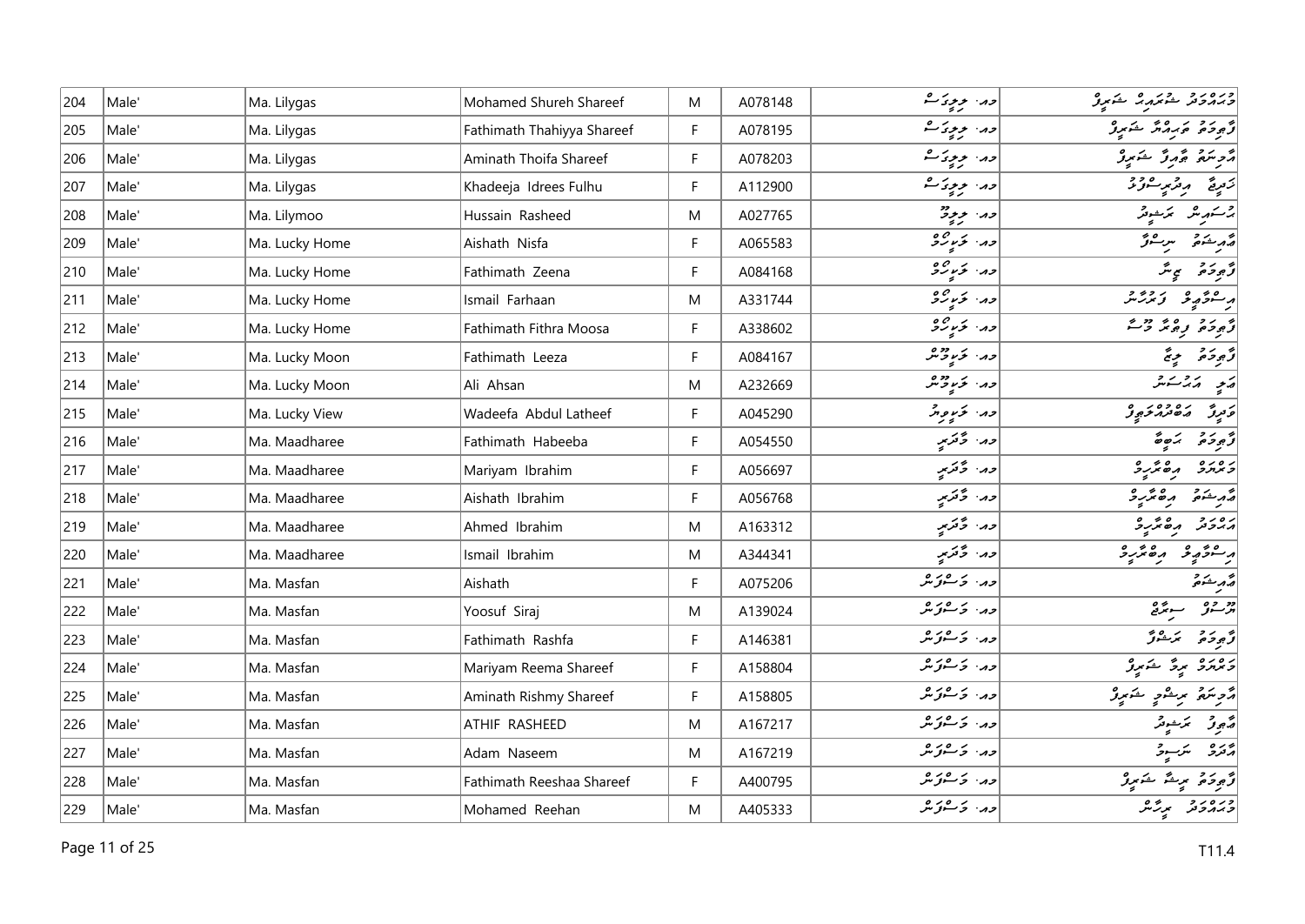| 230 | Male' | Ma. Masthakaa   | Adam Thaufeeg                   | M  | A059456 | وړ کړه دی                    | وره رو و<br>مرکز مرمون                     |
|-----|-------|-----------------|---------------------------------|----|---------|------------------------------|--------------------------------------------|
| 231 | Male' | Ma. Masthakaage | Aishath Hassan Fulhu            | F  | A035217 | وړ کره دي                    | وگەر شىكى ئەرەر دەر                        |
| 232 | Male' | Ma. Masthakaage | Hawwa Yumna                     | F. | A063838 |                              | ر ه و<br>برد و<br>ىردىتر                   |
| 233 | Male' | Ma. Masthakaage | Ibrahim Thaufeeq                | M  | A063968 | وړ کوروړي                    | رە ئرىر ئەرر ئ                             |
| 234 | Male' | Ma. Masthakaage | Mohamed Sinan                   | M  | A063969 |                              | ورەرو سەئۇش                                |
| 235 | Male' | Ma. Masthakaage | Aminath Limya                   | F. | A063970 | وړ کوروړ                     | أأروسكم ودائر                              |
| 236 | Male' | Ma. Masthakaage | Hussain Shihan                  | M  | A066059 | وړ کوروړ                     | برسكور عراشر                               |
| 237 | Male' | Ma. Masthakaage | Ahmed Sifan                     | M  | A066063 | وړ کورون                     | ەرە بەر ئە                                 |
| 238 | Male' | Ma. Masthakaage | Aishath Dhimna                  | F. | A066305 |                              | ړ د شوه درونگر                             |
| 239 | Male' | Ma. Masthila    | AHMED SOLIH                     | M  | A055375 | ورست وسفوى                   | رەر دېرو                                   |
| 240 | Male' | Ma. Masthila    | Mohamed Aruham Solih            | M  | A123740 | ور. ۇشمۇمۇ                   | ورەر د رودە بەر                            |
| 241 | Male' | Ma. Masvilu     | Fathimath Dheena Hassan         | F  | A034562 | ور. ۇشمۇ ئى                  | ژوده پېژ ټکر                               |
| 242 | Male' | Ma. Masvilu     | Mohamed Mukarram Hassan         | M  | A034576 | دە. ئەسقىرىتى                | ورەرو ورەرە رىك                            |
| 243 | Male' | Ma. Masvilu     | Hassan Thoufeeg                 | M  | A034628 | دە. ئەسھوقى                  | بر سەش ئۇر <sub>ۇپ</sub> ۇ                 |
| 244 | Male' | Ma. Mercuryge   | Ibadulla Imthiyaz               | M  | A032032 | <i>د</i> ړ گرنړۍ<br>         | ويحقرالله وتحوريم                          |
| 245 | Male' | Ma. Mercuryge   | Ahmed Imthiyaz                  | M  | A048320 | <br>  <i>د</i> ړ. د تمکيږي   | גפנק הכתחת                                 |
| 246 | Male' | Ma. Mercuryge   | Kareema Abdul Kareem            | F  | A054109 | دە. د ئەيرى<br>دە. د ئايرى   | بمبرد رەدەرىبرە                            |
| 247 | Male' | Ma. Mercuryge   | Mariyam Abdul Kareem            | F. | A060361 | <br>  <i>د</i> ړ ژنړېږي      | ג פגם גם בסגם<br>המחבר השיניבטית           |
| 248 | Male' | Ma. Mercuryge   | Khadeeja Abdul Kareem           | F. | A065148 | دە. د ئايرى<br>دە            | ترديح مەھىرومىرو                           |
| 249 | Male' | Ma. Mercuryge   | Khadeeja Ibrahim                | F. | A082684 | وړ٠ وګړي<br>د                | ترىرىتج<br>ە ھەترىرى                       |
| 250 | Male' | Ma. Mercuryge   | Fathmath Abdul Kareem           | F  | A091807 | <i>د</i> ړ. د ځمانموړنۍ      | ر ه د و ر ه<br>پره تر ژبر برد<br>و په پر د |
| 251 | Male' | Ma. Mercuryge   | Ibrahim Imthiyaz                | M  | A091809 | در په دې برې                 | קלקיקיק<br>תו<br>ره پر ره<br>ره پر ره      |
| 252 | Male' | Ma. Mercuryge   | Aishath Abdul Kareem            | F  | A132022 | وړ٠ وګړيږي                   | د در ده ده ده ده ده د                      |
| 253 | Male' | Ma. Mercuryge   | Mohamed Imthiyaaz               | M  | A155212 | دړ٠ د څو پېړۍ                | כנסגב תכתחה                                |
| 254 | Male' | Ma. Mercuryge   | Nabaah Bunyamin Abdul<br>Kareem | M  | A362806 | دە بە ئەتمە ئى <sub>رى</sub> |                                            |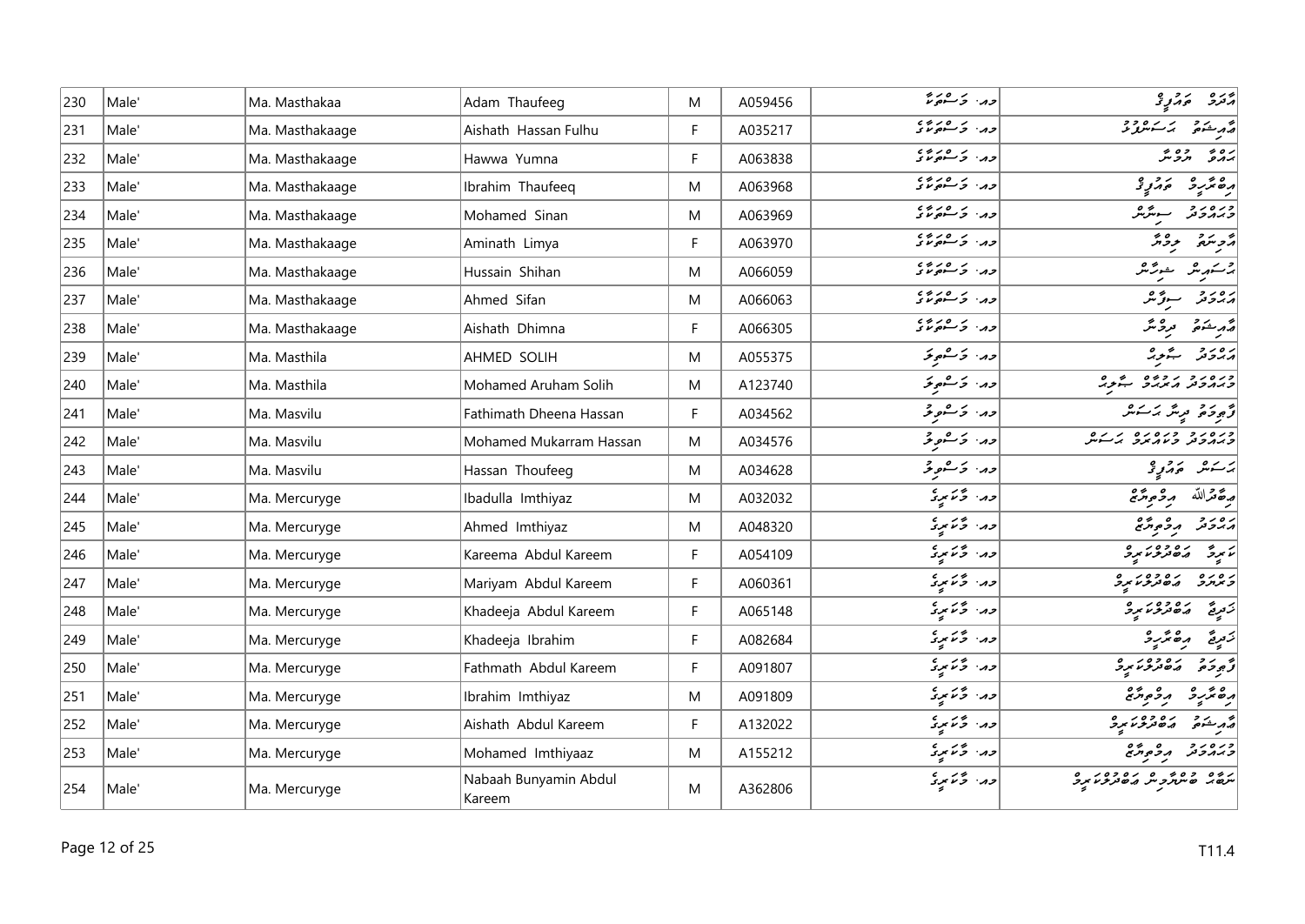| 255 | Male' | Ma. Mercuryge Aage | Aminath Ahmed           | F         | A044759 | $\begin{bmatrix} 1 & 1 & 1 & 1 \\ 1 & 1 & 1 & 1 \\ 1 & 1 & 1 & 1 \\ 1 & 1 & 1 & 1 \end{bmatrix}$ | أأروسكم المدوفر                                                                                      |
|-----|-------|--------------------|-------------------------|-----------|---------|--------------------------------------------------------------------------------------------------|------------------------------------------------------------------------------------------------------|
| 256 | Male' | Ma. Mercuryge Aage | Fathmath Rifqa Zameel   | F.        | A324059 | وړ٠ وګڼمبره وه و                                                                                 | و دو بروژ نمود                                                                                       |
| 257 | Male' | Ma. Milkoaraage    | Ibrahim Haleem          | M         | A084254 | כוי קיביות.<br>כוי קיביות.                                                                       | رەپرىر بەرە                                                                                          |
| 258 | Male' | Ma. Milkoaraage    | Shadhiya Ibrahim        | F         | A114164 | כון - כיציע מיט<br>כון - כיציע מיט                                                               | ڪُورِ پُرُ<br>دە ئەرە                                                                                |
| 259 | Male' | Ma. Milkoaraage    | Izza Ibrahim            | F         | A114201 | ם מי יכל מיידי<br>המי יכל מידיב                                                                  | ەدىج<br>ە ھەمرىر 2<br>بەھەمرىر 2                                                                     |
| 260 | Male' | Ma. Milkoaraage    | Hussain Ibrahim         | M         | A138575 | ובגי כבעידים                                                                                     | برسكريمر المقتربة                                                                                    |
| 261 | Male' | Ma. Milkoaraage    | Yoosuf Ibrahim          | M         | A330629 | اور و وه ده                                                                                      | ەرھەترىر <sup>ى</sup><br>در حره                                                                      |
| 262 | Male' | Ma. Milkoaraage    | Mohamed Ibrahim         | M         | A342269 | $5500$<br>$55900$                                                                                | ەھ ئەرج<br>و ر ه ر و<br>د بر پر <del>و</del> تر                                                      |
| 263 | Male' | Ma. Milkoaraage    | Hudha Ibrahim           | F         | A342271 | ם מי יכל מיידי<br>המי יכל מידיב                                                                  | رقر مەھمىر                                                                                           |
| 264 | Male' | Ma. Neep Tide      | Aishath Thasneem        | F         | A055293 | در. سروع ره                                                                                      | ۇرشۇم ئوسرو                                                                                          |
| 265 | Male' | Ma. Neep Tide      | Aminath Kaushar         | F         | A067277 | در. سروع ره                                                                                      | הכתב והכביב                                                                                          |
| 266 | Male' | Ma. Neep Tide      | Nafeesa Mohamed         | F         | A102056 | در. سروع ره                                                                                      | و رە ر د<br>تر پر تر تر<br>  سَرَرٍ ہُے                                                              |
| 267 | Male' | Ma. Neep Tide      | Mariyam Nabeela         | F         | A102057 | در. سروع ره                                                                                      | و وره سکه و گ                                                                                        |
| 268 | Male' | Ma. Neep Tide      | Ahmed Ashraf            | M         | A102058 | <i>בו.</i> سرق مور و                                                                             | رەرد كەشەرە                                                                                          |
| 269 | Male' | Ma. Neep Tide      | Mohamed Myraaz          | ${\sf M}$ | A156773 | در. سروع ره                                                                                      | دره در در در در                                                                                      |
| 270 | Male' | Ma. New Rose       | Amjad Shaheed           | M         | A074964 | כו <i>ג ייטר</i> יבים                                                                            | پرورو شرید                                                                                           |
| 271 | Male' | Ma. New Rose       | Ahmed Areen Amjad       | M         | A159947 | כו <i>ג יי</i> ט <i>ר</i> יבים                                                                   | גפגב ג גים גם גב<br>ג גבע ג <sub>א א</sub> יש גבש ג                                                  |
| 272 | Male' | Ma. New Rose       | Aminath Eema Amjad      | F         | A330361 | כו <i>ג ייטריצ</i> ים                                                                            | הכתב הב הפשב                                                                                         |
| 273 | Male' | Ma. Noohiyaa       | Mohamed Zaidan Adil     | M         | A051377 | حەر، سرگرىگە                                                                                     | ورەرو <sub>كەر</sub> ترىر گەرگ                                                                       |
| 274 | Male' | Ma. Noohiyaa       | Aminath Shanaz Adil     | F         | A051466 | وړ شریر                                                                                          | أأروسهم المشارع المراجح                                                                              |
| 275 | Male' | Ma. Noohiyaa       | Fathimath Ali           | F         | A051468 | حەر، سۆرىدىگە                                                                                    | وٌمِ دَمَ دَمِ                                                                                       |
| 276 | Male' | Ma. Olhuvaali      | Hussain Ashwin          | M         | A079830 | در برده د                                                                                        | يز سكر شركة كالمحمد المركز المركز المركز المركز المركز المركز المركز المركز المركز المركز المركز الم |
| 277 | Male' | Ma. Olhuvaali      | Ibrahim Khaleel         | ${\sf M}$ | A081492 | در به دوربر<br>در م <sup>رد</sup> ور                                                             | رەپرىر ئېرو                                                                                          |
| 278 | Male' | Ma. Olhuvaali      | Ahmed Adil              | M         | A114094 | در بردور<br>در مردور                                                                             | برەر د ئەربى                                                                                         |
| 279 | Male' | Ma. Olhuvaali      | Fathmath Zaina Khaleel  | F         | A157264 | <br>  <i>د</i> ړ. مرموځ مړ                                                                       | ۋە ئەڭ ئەرىگە ئەمپى                                                                                  |
| 280 | Male' | Ma. Olhuvaali      | Fathimath Shaiha Ashwin | F.        | A161776 | در به چرمځ مو                                                                                    | تزوده خررته كمشوش                                                                                    |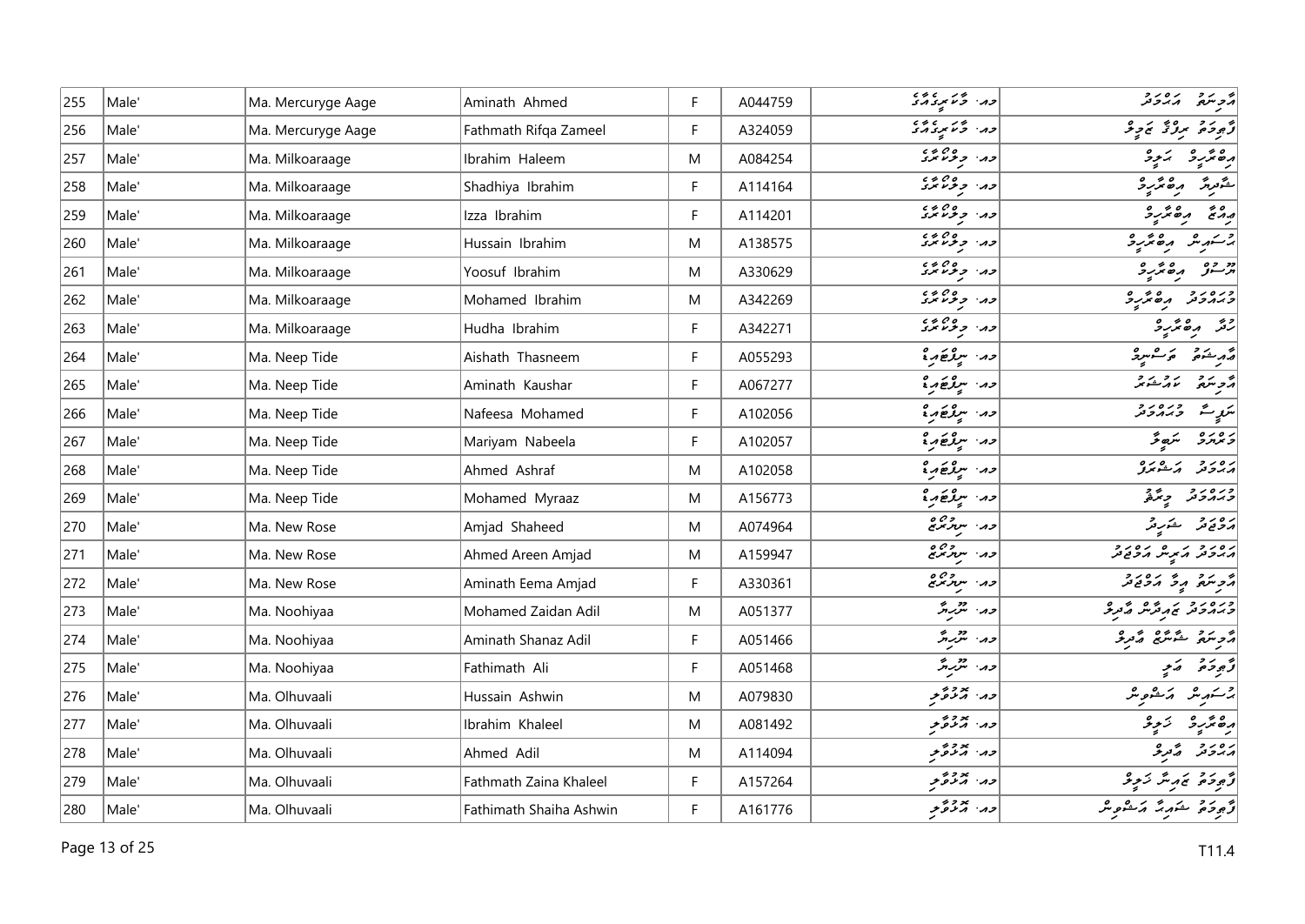| 281 | Male' | Ma. Olhuvaali | Latheefa Abdul Latheef                   | F           | A255952 | وړ٠ تروگو                                                                                                                                                                                                                                                                                                                                                                                                                                                                                                                         | كَهُوِرٌ   مُصْدِرْ مَعْ وِرْ                                    |
|-----|-------|---------------|------------------------------------------|-------------|---------|-----------------------------------------------------------------------------------------------------------------------------------------------------------------------------------------------------------------------------------------------------------------------------------------------------------------------------------------------------------------------------------------------------------------------------------------------------------------------------------------------------------------------------------|------------------------------------------------------------------|
| 282 | Male' | Ma. Olhuvaali | Jazly Ahmed                              | F           | A340666 | در به دور<br>در مردو                                                                                                                                                                                                                                                                                                                                                                                                                                                                                                              | كمخترج أترجر والمحمد                                             |
| 283 | Male' | Ma. Olhuvaali | Mohamed Sanaan Adil                      | M           | A342200 | در بردور<br>در مرگور                                                                                                                                                                                                                                                                                                                                                                                                                                                                                                              | ورەرو رىپە گەر ئ                                                 |
| 284 | Male' | Ma. Olhuvaali | Mariyam Hishma Ashwin                    | F           | A382086 | در بردور<br>در مرگو                                                                                                                                                                                                                                                                                                                                                                                                                                                                                                               | دەرە بەشۇ كەشۈش                                                  |
| 285 | Male' | Ma. Rio Grand | <b>IBRAHIM UMAR MANIK</b>                | M           | A009555 | 00 <u>400 م</u><br>10 مجمدی محرس                                                                                                                                                                                                                                                                                                                                                                                                                                                                                                  | <b>ת בילקיב הבינבית.</b>                                         |
| 286 | Male' | Ma. Rio Grand | ZULAIKHA NAZIMA                          | F           | A009556 | $\begin{array}{ll} 0&0&0&0\\ 0&0&0&0\\ \end{array} \quad \begin{array}{ll} \text{\normalsize{0.6}}\\ \text{\normalsize{0.6}} \end{array} \quad \begin{array}{ll} \text{\normalsize{0.6}}\\ \text{\normalsize{0.6}} \end{array} \quad \begin{array}{ll} \text{\normalsize{0.6}}\\ \text{\normalsize{0.6}} \end{array} \quad \begin{array}{ll} \text{\normalsize{0.6}}\\ \text{\normalsize{0.6}} \end{array} \quad \begin{array}{ll} \text{\normalsize{0.6}}\\ \text{\normalsize{0.6}} \end{array} \quad \begin{$                   | چ ئەر <sup>ى</sup> سىھرى                                         |
| 287 | Male' | Ma. Rio Grand | FATHIMATH HUSSAIN ABDUL<br><b>RAHMAN</b> | $\mathsf F$ | A009653 | $\begin{array}{ll} 0 & 0 & 0 & 0 \\ 0 & \mathcal{M} & \mathcal{M} \end{array} \quad \text{and} \quad \begin{array}{ll} 0 & 0 & 0 \\ \mathcal{M} & \mathcal{M} \end{array}$                                                                                                                                                                                                                                                                                                                                                        | » رد د ر ه ره ده ده ده<br>ژبووه بر سرسر پره در در در             |
| 288 | Male' | Ma. Rio Grand | MARIYAM NAZIMA                           | F           | A009654 | $\begin{array}{ll} 0 & 0 & 0 & 0 \\ 0 & \mathcal{N} & \mathcal{N} \end{array} \quad \text{and} \quad \begin{array}{ll} 0 & 0 & 0 \\ \mathcal{N} & \mathcal{N} \end{array}$                                                                                                                                                                                                                                                                                                                                                        | ويوبره<br>سَمْعِ تَرُ                                            |
| 289 | Male' | Ma. Rio Grand | Khadeeja Nazima                          | F           | A009658 | $\begin{array}{ll} 0 & 0 & 0 \\ 0 & \mathcal{N} \times \mathcal{N} \times \mathcal{N} \times \mathcal{N} \times \mathcal{N} \times \mathcal{N} \times \mathcal{N} \times \mathcal{N} \times \mathcal{N} \times \mathcal{N} \times \mathcal{N} \times \mathcal{N} \times \mathcal{N} \times \mathcal{N} \times \mathcal{N} \times \mathcal{N} \times \mathcal{N} \times \mathcal{N} \times \mathcal{N} \times \mathcal{N} \times \mathcal{N} \times \mathcal{N} \times \mathcal{N} \times \mathcal{N} \times \mathcal{N} \times \$ | زَمِرِةً سَّمْوِدًّ                                              |
| 290 | Male' | Ma. Rio Grand | Mohamed Adhly                            | M           | A023924 |                                                                                                                                                                                                                                                                                                                                                                                                                                                                                                                                   | و ر ه ر د<br>تر <i>پر پ</i> ر تر<br>ەتىرىپە                      |
| 291 | Male' | Ma. Rio Grand | Aishath Ali                              | F           | A024014 | $0.0000$<br>$0.0000$                                                                                                                                                                                                                                                                                                                                                                                                                                                                                                              | أقهر شنعتى أقدمي                                                 |
| 292 | Male' | Ma. Rio Grand | Anooza Umar Manik                        | F           | A050148 | ם בגי יישוב ביית.<br>כגי יישוב ביית.                                                                                                                                                                                                                                                                                                                                                                                                                                                                                              | ג מי הרגבית                                                      |
| 293 | Male' | Ma. Rio Grand | HAWWA HUSSAIN                            | F           | A053268 | $0.00000$<br>$0.000000$                                                                                                                                                                                                                                                                                                                                                                                                                                                                                                           | برە ئەسكىرىش                                                     |
| 294 | Male' | Ma. Rio Grand | Mohamed Umar Manik                       | M           | A061803 | $0.0000$<br>$3.000$                                                                                                                                                                                                                                                                                                                                                                                                                                                                                                               | ב ז' די הרי ייקול<br>נג'ב זיקול<br>و رە ر د<br><i>د بر</i> بر تر |
| 295 | Male' | Ma. Rio Grand | Aishath Nazima                           | F           | A063218 | $00000$<br>$00000000$                                                                                                                                                                                                                                                                                                                                                                                                                                                                                                             | مەرىشى سىبرۇ                                                     |
| 296 | Male' | Ma. Rio Grand | AHMED NAZIM                              | M           | A102139 | $0.00000$<br>$0.00000$                                                                                                                                                                                                                                                                                                                                                                                                                                                                                                            | أرەر ئەشرە                                                       |
| 297 | Male' | Ma. Rio Grand | Aishath Akaal Ahmed                      | F           | A165460 | 0 0 ده 0 0<br>محرار 2 محرمس<br>ور.                                                                                                                                                                                                                                                                                                                                                                                                                                                                                                | و دشتو بروه بروبرد<br>و دشتو مراکز مدرونر                        |
| 298 | Male' | Ma. Rio Grand | Fathimath Afnan Ahmed                    | F           | A337877 | ם בגי בים בים בים בים ביות.<br>המידור ביות המיית                                                                                                                                                                                                                                                                                                                                                                                                                                                                                  | و د د ده وه ده د و<br>گهچونه امتر شرح امداد ک                    |
| 299 | Male' | Ma. Rio Grand | MOHAMED AJFAAN AHMED                     | M           | A337878 | ے ہے دہ ہے<br>محمد محمد سم<br>وم∙                                                                                                                                                                                                                                                                                                                                                                                                                                                                                                 | ورەر د پروپە پەر دې<br><mark>ק</mark> بەم <i>چى ئۇس م</i> بروتر  |
| 300 | Male' | Ma. Rio Grand | AFFAN UMAR AHMED                         | M           | A337880 | $\begin{array}{ll} 0 & 0 & 0 & 0 \\ 0 & \mathcal{N} & \mathcal{N} \end{array} \quad \text{and} \quad \mathcal{N} \begin{array}{ll} 0 & 0 & 0 \\ 0 & \mathcal{N} \end{array}$                                                                                                                                                                                                                                                                                                                                                      | גם זם "כג"ד גם גב"ד.<br>המצייר הכינ הגבת                         |
| 301 | Male' | Ma. Romeo     | HASSAN ZAHIR                             | M           | A073347 | בו הצבה                                                                                                                                                                                                                                                                                                                                                                                                                                                                                                                           | يَرْسَمْشْ مَحْرِ مِرْ                                           |
| 302 | Male' | Ma. Romeo     | Mohamed Hisham                           | M           | A132716 | בו. יצבה                                                                                                                                                                                                                                                                                                                                                                                                                                                                                                                          | ورەرو رىشى                                                       |
| 303 | Male' | Ma. Romeo     | Aminath Didi                             | F           | A140996 | בו. יצבה                                                                                                                                                                                                                                                                                                                                                                                                                                                                                                                          | پژ <sub>خر</sub> سرچ توپور                                       |
| 304 | Male' | Ma. Romeo     | Ahmed Hindhaam                           | M           | A345413 | בו הצבה                                                                                                                                                                                                                                                                                                                                                                                                                                                                                                                           | برەرو بەھەد                                                      |
| 305 | Male' | Ma. Romeo     | Mariyam Hana                             | F           | A345414 | בו. יצבה                                                                                                                                                                                                                                                                                                                                                                                                                                                                                                                          | رەرە ئەگ                                                         |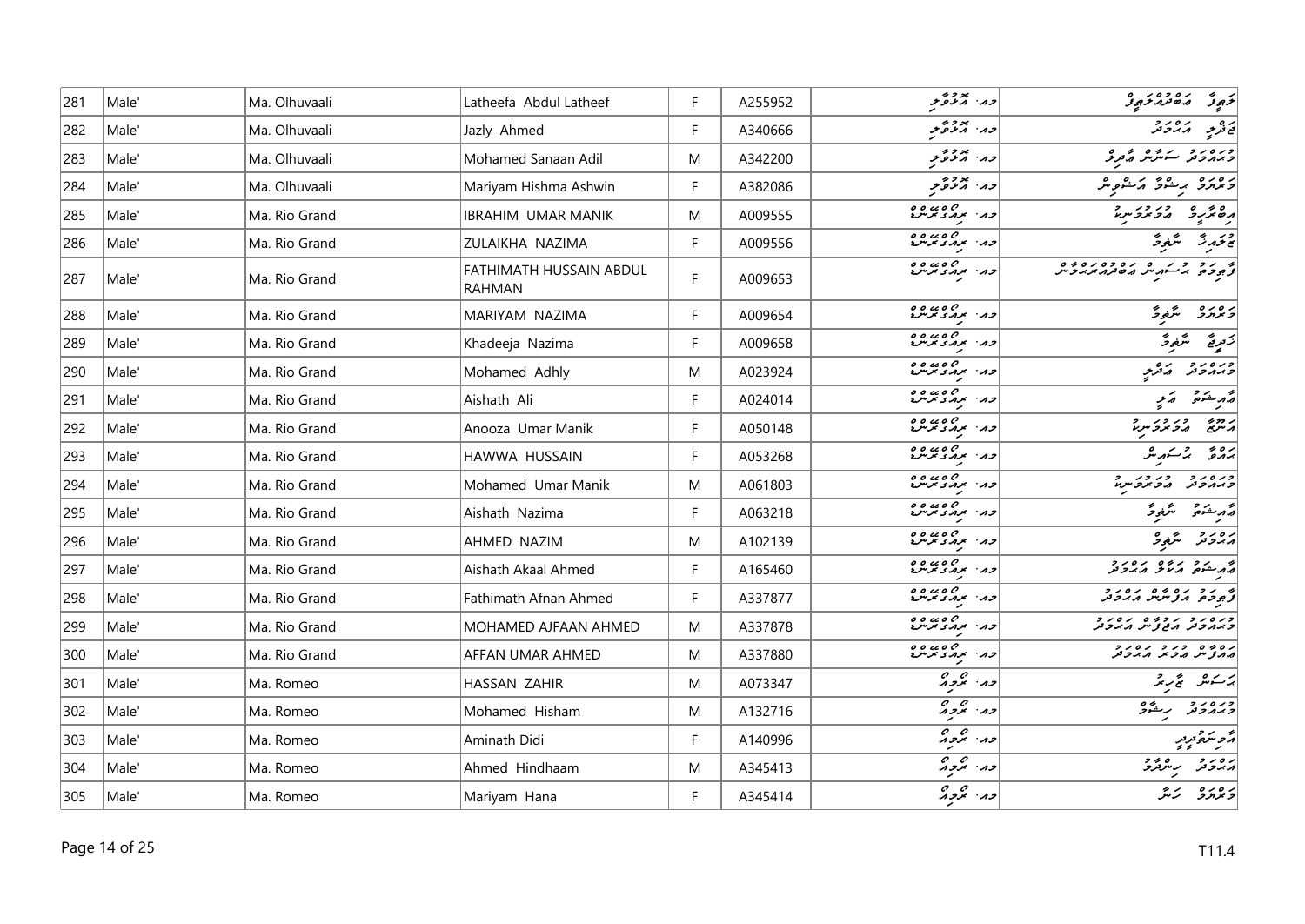| 306 | Male' | Ma. Rosarium       | AZEEMA ADAM                    | F  | A041614 | בו יישי מבי                                                                                                                                                                                                                      | ړې په ډېره                                            |
|-----|-------|--------------------|--------------------------------|----|---------|----------------------------------------------------------------------------------------------------------------------------------------------------------------------------------------------------------------------------------|-------------------------------------------------------|
| 307 | Male' | Ma. Rosarium       | Fathimath Waheeda              | F  | A058372 | בו יישי מביק בירי ביידור בירי ביידור ביידור ביידור ביידור ביידור ביידור ביידור ביידור ביידור ביידור ביידור ביי<br>קבוצו ביידור ביידור ביידור ביידור ביידור ביידור ביידור ביידור ביידור ביידור ביידור ביידור ביידור ביידור ביידור | وَجوحَهِ وَرِمَّرُ                                    |
| 308 | Male' | Ma. Rosarium       | Luha Ali Naseer                | F  | A318392 | בו יי יש יינור<br>כו יי יש יינור                                                                                                                                                                                                 | 3ج تم تم المراجع                                      |
| 309 | Male' | Ma. Rose Hiyaa     | <b>Abdul Shaheed</b>           | M  | A065708 | حدث محمدة رامح                                                                                                                                                                                                                   | ر و و و شر ر د<br>مان محمد ر شر س                     |
| 310 | Male' | Ma. Rose Hiyaa     | Asma Sharyf                    | F. | A072848 | در. موج رومً                                                                                                                                                                                                                     | پر صوبی مشمیرو                                        |
| 311 | Male' | Ma. Rose Hiyaa     | Ibrahim Shajeeu Abdul Shaheed  | M  | A167128 | در مرج برگر                                                                                                                                                                                                                      | رە ئرىرو شەير ئەھەر ئىستىرىد                          |
| 312 | Male' | Ma. Rose Hiyaa     | Mohamed Aiham Abdul<br>Shaheed | M  | A329782 | در، ندی به ژ                                                                                                                                                                                                                     | כנסגב ג גם גם כסברית                                  |
| 313 | Male' | Ma. Rose Villa     | Dr Ahmed Shaheed               | M  | A041686 | دە. ئۇچمۇمۇ                                                                                                                                                                                                                      |                                                       |
| 314 | Male' | Ma. Rose Villa     | Mariyam Ismail Moosa           | F  | A047844 | دە. ئۇچمۇمۇ                                                                                                                                                                                                                      | وبرمرد برسوم وحفظ                                     |
| 315 | Male' | Ma. Rose Villa     | Mohamed Shaheed                | M  | A054444 | رو. برج و دَّ                                                                                                                                                                                                                    | ورەرو شەرىر                                           |
| 316 | Male' | Ma. Rose Villa     | Ahmed Ahfaz Mohamed            | M  | A147257 | دە. ئۇچمۇمۇ                                                                                                                                                                                                                      | ر ه ر و بر ه ر و بر ه ر و<br>مرد تر مربر ز خان مرد تر |
| 317 | Male' | Ma. Rose Villa     | Hussain Ahwaz Mohamed          | M  | A166521 | دە. ئۇچمۇمۇ                                                                                                                                                                                                                      | المحسكة مديرة المحدد وروبر و                          |
| 318 | Male' | Ma. Rose Villa     | Aminath Eena Mohamed           | F. | A331801 | دە. ئۇچمۇقە                                                                                                                                                                                                                      | أأزويتهم أيريكر وبرواد                                |
| 319 | Male' | Ma. Roxy           | Aishath Rasheeda               | F. | A144638 | احد، تمرین ہے                                                                                                                                                                                                                    | أقهر مشكاتها المتمر المتوفي                           |
| 320 | Male' | Ma. Roxy           | Mariyam Nadhiya                | F. | A163055 | احد، تبرہ ہے                                                                                                                                                                                                                     | د ۱۵ د ه عمومر                                        |
| 321 | Male' | Ma. Roxy           | Fathimath Nadheema             | F  | A167364 | احد، تبرہ ہے                                                                                                                                                                                                                     | توالله وكالمحمد وتحريحه                               |
| 322 | Male' | Ma. Roxy           | Aminath Nashfa                 | F  | A167663 | $\frac{1}{\epsilon}$                                                                                                                                                                                                             | أأده سكره سريشوش                                      |
| 323 | Male' | Ma. Roze Villa S.E | Hussain Shaheed                | M  | A041619 | در. نرج و څه کرگ په                                                                                                                                                                                                              | 2سەر شەر ئىدىر                                        |
| 324 | Male' | Ma. Ruhuna         | Aishath Nuzuhath Adnan         | F  | A039974 | وە بەرتىر                                                                                                                                                                                                                        | ه در در در در در در د                                 |
| 325 | Male' | Ma. Ruhuna         | Ejaz Abdul Hameed              | M  | A060756 | وړ برگرنگ                                                                                                                                                                                                                        | د ده ده ده ده د د                                     |
| 326 | Male' | Ma. Ruhuna         | Mariyam Amana                  | F  | A072556 | وړ برگټر                                                                                                                                                                                                                         | رەرە رۇش                                              |
| 327 | Male' | Ma. Scenery View   | Ahmed Rasheed                  | M  | A040830 | وړ٠ سوسرپرو د                                                                                                                                                                                                                    | د د د د سر سومر                                       |
| 328 | Male' | Ma. Scenery View   | Ibrahim Rasheed                | M  | A046191 | دړ٠ سوسر پره وگر                                                                                                                                                                                                                 | أرە ئۇرۇ سىمئون                                       |
| 329 | Male' | Ma. Scenery View   | Abdulla Rasheed                | M  | A048158 | حەر، سومئر <i>پرو</i> ور<br>ئاسمىيە                                                                                                                                                                                              | أرة فرالله بمرجونر                                    |
| 330 | Male' | Ma. Scenery View   | Moosa Rasheed                  | M  | A053240 | در سوسر پرورژ                                                                                                                                                                                                                    | رومے پر شونڈ                                          |
|     |       |                    |                                |    |         |                                                                                                                                                                                                                                  |                                                       |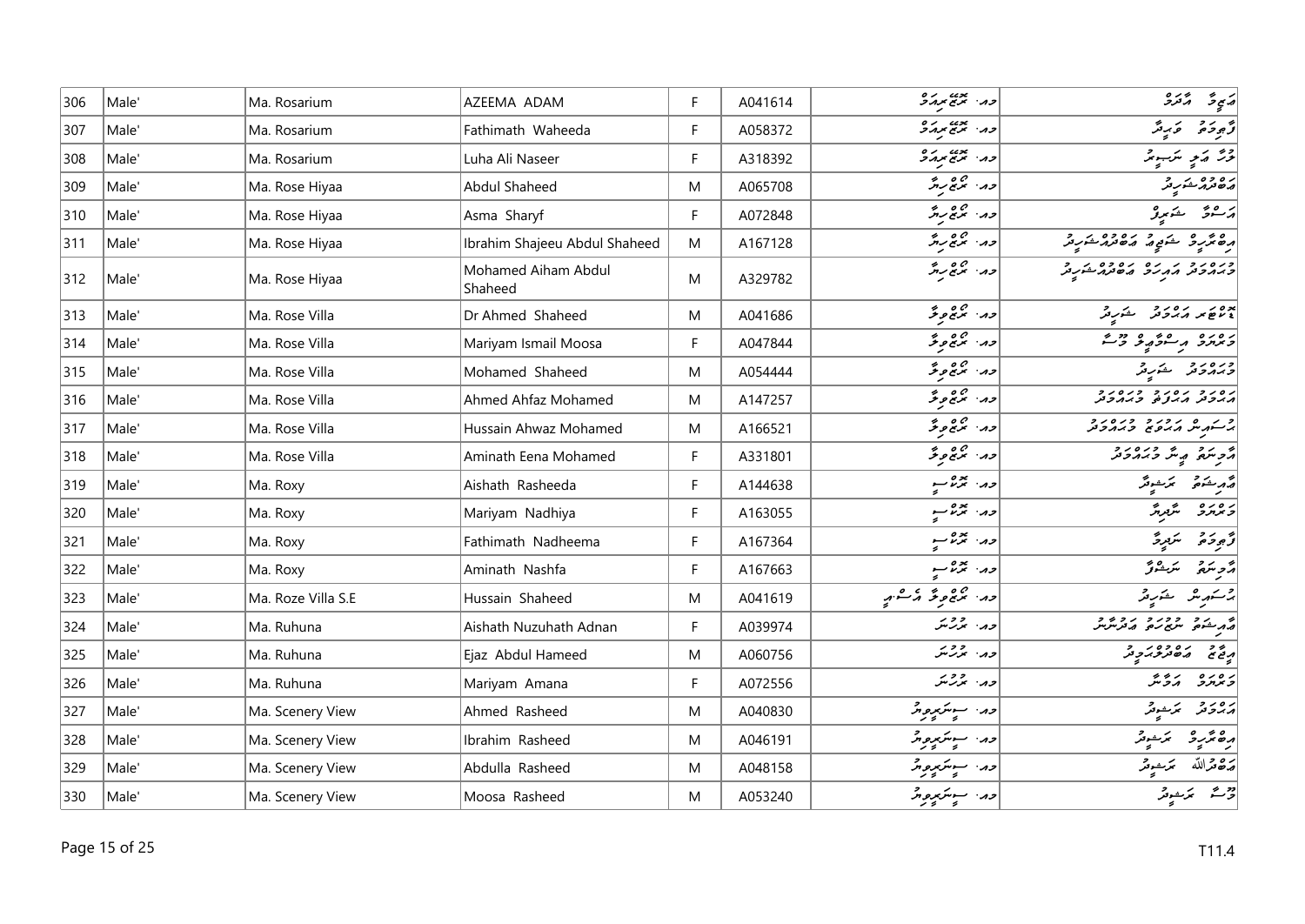| 331 | Male' | Ma. Scenery View | Hussain Rasheed     | M           | A069394 | وړ٠ سوسر <sub>مرو م</sub> ر | چرىسىم ئىر ئىچە                                     |
|-----|-------|------------------|---------------------|-------------|---------|-----------------------------|-----------------------------------------------------|
| 332 | Male' | Ma. Scenery View | Ismail Rasheed      | M           | A112480 | دړ٠ سوسر پره و              | رەشۇرچە ئەجە                                        |
| 333 | Male' | Ma. Scenery View | Shirmeena Mohamed   | $\mathsf F$ | A125036 | حەر، سومئىرە ب <sup>ە</sup> | جوهري المراكب وبرود                                 |
| 334 | Male' | Ma. Scenery View | MOHAMED RASHEED     | M           | A144745 | در سوسر پرورژ               | <br>  د بر د د بر بر بر بر بر د کر                  |
| 335 | Male' | Ma. Scenery View | Rizma Mohamed       | $\mathsf F$ | A203708 | دړ٠ سوسر پره و              | برج وره دورد<br>برج و در در                         |
| 336 | Male' | Ma. Scenery View | Ahmed Madheeh       | M           | A203710 | در سومتر برورم              | رەرو ئېر                                            |
| 337 | Male' | Ma. Scenery View | Fathimath Rimsa     | F           | A203712 | در. سومتر پره د             | ژوځو بروگ                                           |
| 338 | Male' | Ma. Scenery View | Mamdhooh Mohamed    | M           | A203715 | حەر، سەئىر <i>مەدە</i> ر    | و ره ر و<br><i>و پر</i> و تر<br>ر ه دوه<br>تر تر بر |
| 339 | Male' | Ma. Scenery View | Hamdhoon Mohamed    | M           | A203720 | ور، سوسر پرورژ              |                                                     |
| 340 | Male' | Ma. Scenery View | Rayyan Rasheedh     | M           | A203723 | وړ، سومتر پرومر             | برە ئەر بەللەر                                      |
| 341 | Male' | Ma. Scenery View | Abdul Wasiu Moosa   | M           | A347223 | حەر، سومئر <i>پرو</i> ور    | גם כם מה כ"ק ב"ק<br>הסינקיפת ה                      |
| 342 | Male' | Ma. Scenery View | Mohamed Mahil       | M           | A363171 | وړ٠ سوسر <sub>مرو م</sub> ر | وبرورو ورو                                          |
| 343 | Male' | Ma. Scenery View | Farashath Ismail    | F.          | A372517 | دړ٠ سومتر پره وگر           | ۇترىشقى بەسىۋېرى                                    |
| 344 | Male' | Ma. Seenu Aage   | Khaleela Hussain    | $\mathsf F$ | A076066 | $rac{1}{5}$                 | تزييرق الاستهرش                                     |
| 345 | Male' | Ma. Seenumaa     | Zoona Ali           | F           | A012254 | $rac{2}{5}$                 | ى ئىگە كەمچە                                        |
| 346 | Male' | Ma. Seenumaa     | Ahmed Amir          | M           | A028190 | احد سوهمدٌ                  |                                                     |
| 347 | Male' | Ma. Seenumaa     | HASSAN LOMIR        | M           | A037453 | احد سومرچ                   | ىر سەھر سەھ بىر                                     |
| 348 | Male' | Ma. Seenumaa     | Ibrahim Zameel      | M           | A043074 | وړ. سوسرنځ                  | رەپرىر تەرى                                         |
| 349 | Male' | Ma. Seenumaa     | Inaya Ali           | F           | A055385 | در. سومتردمج<br>په سومتر    | ە ئىگە ئەير                                         |
| 350 | Male' | Ma. Seenumaa     | ALI HUSSAIN         | M           | A061434 | حەر سومترىگە                | ړې پر شهر شر                                        |
| 351 | Male' | Ma. Seenumaa     | Ismail Amir         | M           | A061853 | اور سوردي<br>اور سوردي      |                                                     |
| 352 | Male' | Ma. Seenumaa     | Hussain Lomir       | M           | A061854 | ادر سورد                    | د سورش ځوچمه                                        |
| 353 | Male' | Ma. Seenumaa     | Adam Amir           | M           | A061855 | اور. سورچ                   | ړو ژوند                                             |
| 354 | Male' | Ma. Seenumaa     | Abdulla Amir        | M           | A061876 | ادر سورچ                    | حاصره الله حجاجه                                    |
| 355 | Male' | Ma. Seenumaa     | Mohamed Alaau Thoha | M           | A151305 | حەر، سېپىرىگە               |                                                     |
| 356 | Male' | Ma. Seenumaa     | Ahmed Aish Thoha    | M           | A305405 | ادر سورچ                    | ג פיני הוקילי היל                                   |
|     |       |                  |                     |             |         |                             |                                                     |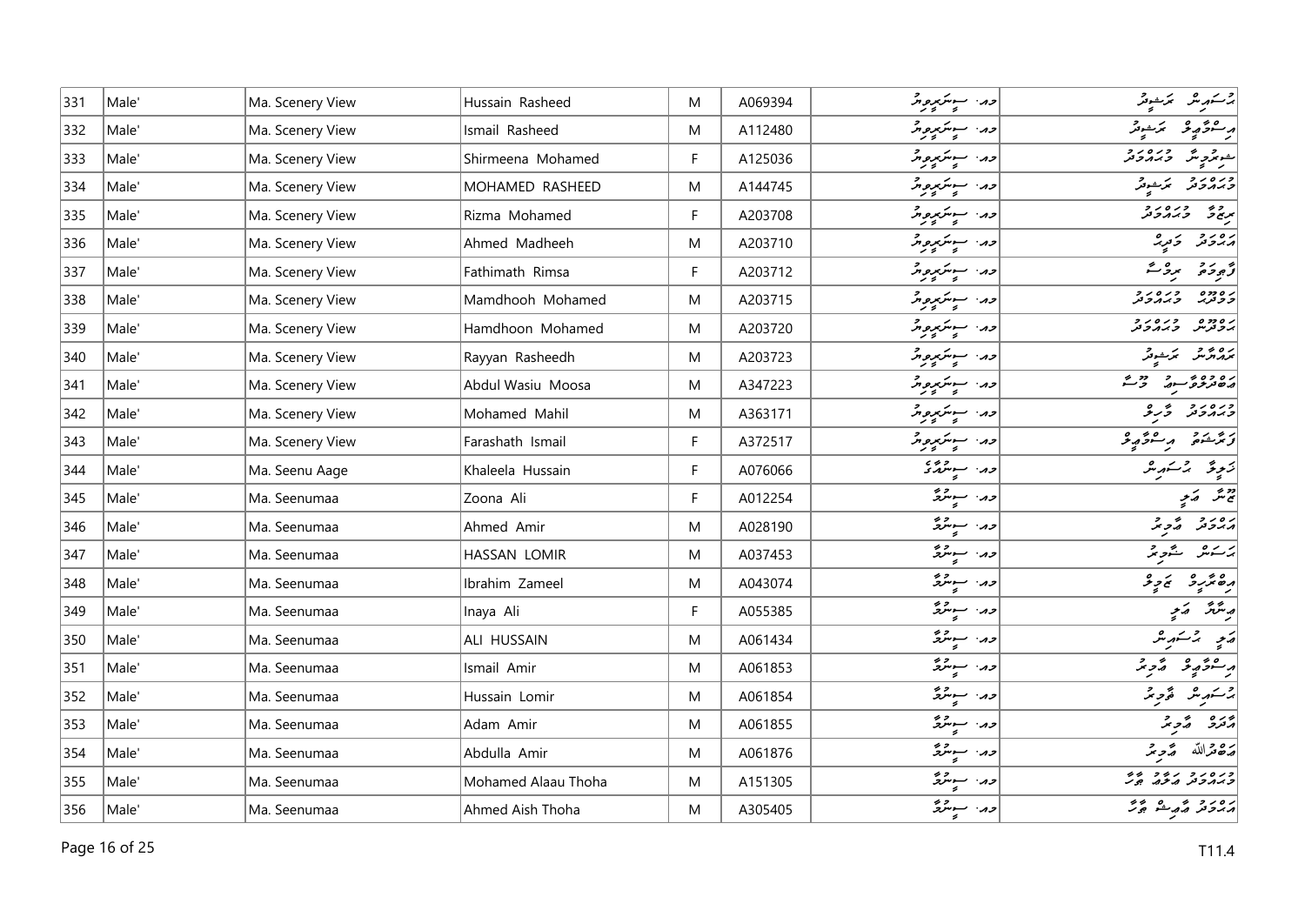| 357 | Male' | Ma. Seenumaa                | Yumni Ahmed Amir            | F  | A333688 | ادر سورچ                          | أتروس ג' و د و محمد المحمد            |
|-----|-------|-----------------------------|-----------------------------|----|---------|-----------------------------------|---------------------------------------|
| 358 | Male' | Ma. Seenumaa                | Abdulla Zafri Hassan        | M  | A334490 | دە. سەپىر <i>د</i><br>ئ           | أرَهْ قَدْاللَّهُ يَجْوَيْ بَرْسَوْشْ |
| 359 | Male' | Ma. Seenumaa                | Ali Zaafy Zameel            | M  | A337103 | ادر سوشدهٔ<br>—                   | ړَ پِه چُ پِه چَ چِ چُر               |
| 360 | Male' | Ma. Senekaa                 | Abdul Kareem Hassan         | M  | A012936 | وړ که سر                          | رە دەر بەلەر بەر<br>مەھەر دىر بەسەس   |
| 361 | Male' | Ma. Senekaa                 | Mohamed Yaniu               | M  | A078134 | وړ که سر                          | כנסנכ המינה                           |
| 362 | Male' | Ma. Senekaa                 | Mariyam Noora Rashad        | F  | A264548 | وړ که سر                          | رەرە بەير ئەمەر                       |
| 363 | Male' | Ma. Senekaa                 | Aishath Isra                | F  | A264553 | وە. سەمىر                         | لقهر ينحفو الرسفتمر                   |
| 364 | Male' | Ma. Senekaa                 | Ismail Azan Latheef         | M  | A338006 | وړ کې شر                          | ر مو په د پر د په د                   |
| 365 | Male' | Ma. Senekaa                 | Fathmath Juni Latheef       | F. | A338007 | وړ که سگه کل                      | تو دو وړې ځونو                        |
| 366 | Male' | Ma. Senekaa                 | Kaamil Ahmed Nazim          | M  | A342865 | وړ که سر                          | لأوفر متدومر المتموق                  |
| 367 | Male' | Ma. Shaazee Blue            | Zulaikha Shaziya            | F  | A038585 | ور. ڪُن <sub>گي</sub> 20          | تحكم شيرة                             |
| 368 | Male' | Ma. Shaazee Blue            | Mariyam Izza Ahmed Shaheed  | F  | A338003 | در شمې ده د                       | נסגם פני נסגר בנגד                    |
| 369 | Male' | Ma. Shifman                 | Sakeena Hussain             | F  | A033005 | در سوژونگر                        | سىرىتىل باي سىرىتىل                   |
| 370 | Male' | Ma. Shifman                 | Mohamed Azhan Fawaz Shareef | M  | A155629 | دړ. خوژ څر                        | ورەر د رەپ دىپ خىرو                   |
| 371 | Male' | Ma. Shifman                 | Ahmed Akif Maaz Shareef     | M  | A326963 | در ۱۰ سورگرمر                     | גפנק ג'ון כג'ם ביתור                  |
| 372 | Male' | Ma. Sikal                   | Ibrahim Shafaz              | M  | A000749 | دە. سىنگ                          | رەنزىر شۆر                            |
| 373 | Male' | Ma. Theerathuge             | Aminath Rasheeda            | F  | A055745 | وړ٠ م <sub>و</sub> مروء           | أزويتم تمشيقه                         |
| 374 | Male' | Ma. Theerathuge             | Ibrahim Jaleel              | M  | A123927 | وړ٠ م <sub>و</sub> مروء           | رە ئرىر ئىمز                          |
| 375 | Male' | Ma. Theerathuge             | Aleef Jaleel                | M  | A340559 | وړ٠ م <sub>و</sub> بروه<br>       | أركم وتموتم                           |
| 376 | Male' | Ma. Theerathuge Hulhangubai | Mohamed Imran Jaleel        | M  | A082083 | בתי תומת לעוד באת                 | ورەرو مەد ئىر قارچ                    |
| 377 | Male' | Ma. Thimarafusheege         | Aminath Ahmed               | F  | A038586 | وړ٠ وو ټرو ترو                    | و سره ده ده د                         |
| 378 | Male' | Ma. Thimarafusheege         | Ibrahim Shareef             | M  | A050157 | وړ٠ ووکرومرو                      | رە ئۆر ئىسىر                          |
| 379 | Male' | Ma. Thimarafusheege         | Sharufa Shareef             | F  | A348939 | وړ٠ ووکرومړ                       | شەتتى تو<br>شەمبرى                    |
| 380 | Male' | Ma. Vandhooge               | Fathimath Fathina           | F  | A332627 | ر ۵۶۵ وروپر<br><i>د</i> ړ کوسربرو | قەم قىم قىم ئى                        |
| 381 | Male' | Ma. Vandhooge Number 3      | Aminath Yoosuf              | F  | A000378 | ور وسمبری 3 شرحه د                | أرمح مترام ويتحفظ الرائيس             |
| 382 | Male' | Ma. Vandhooge Number 3      | Aishath Zunam               | F  | A324899 | בגי פיתנג 3 ייציופית              |                                       |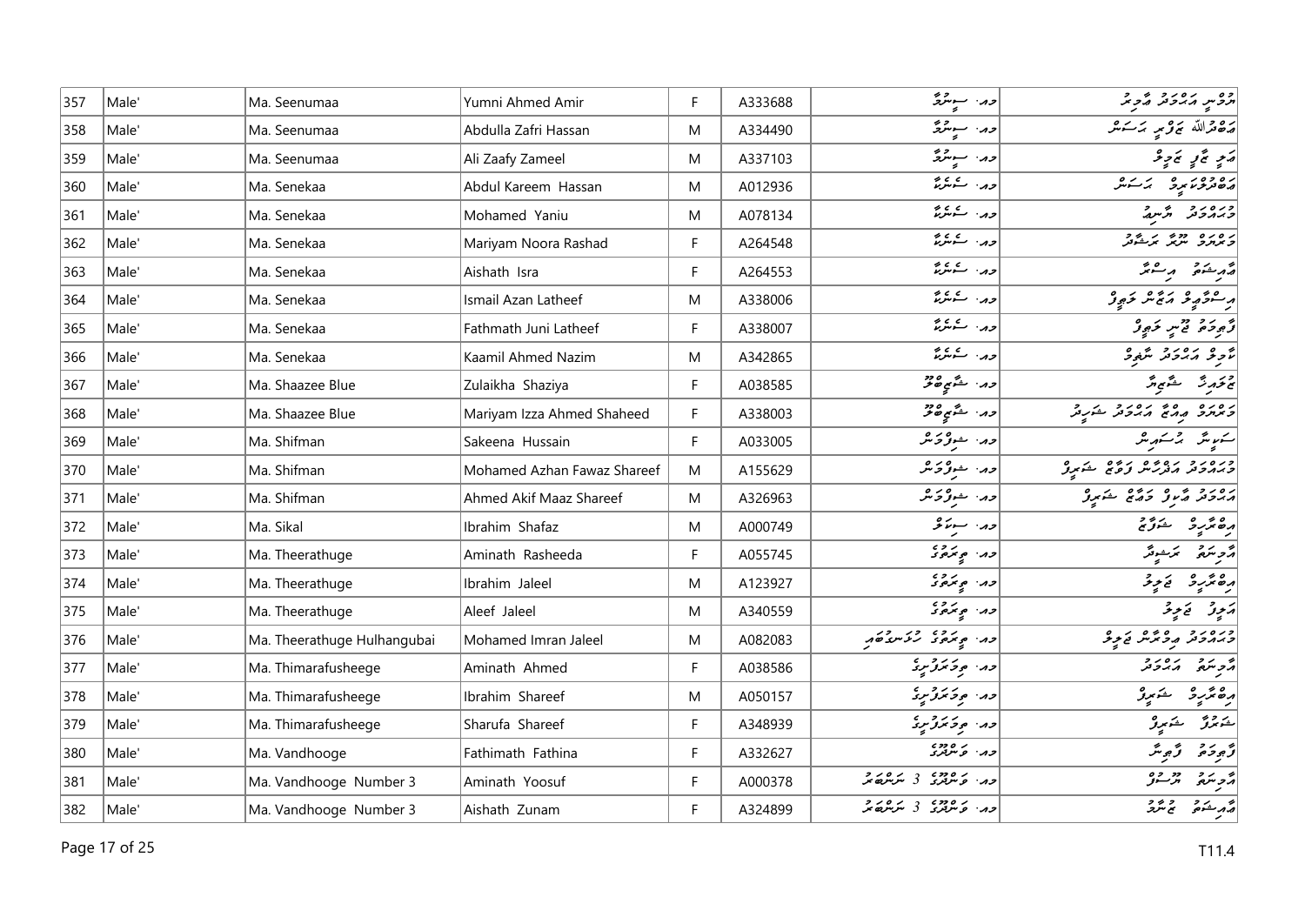| 383 | Male' | Ma. Vandhooge Number 3 | Ahmed Zayan                 | M  | A326879 | בגי פייטב 3 המים ב         | ر ه ر د<br>م.ر <del>و</del> مر<br>ىم تر نىر |
|-----|-------|------------------------|-----------------------------|----|---------|----------------------------|---------------------------------------------|
| 384 | Male' | Ma. Vandhooge 2 Number | Mariyam Yoosuf              | F. | A000379 | בגי פֿיינג 2 ייטיפיג       | پر ه پر ه<br>برسيو                          |
| 385 | Male' | Ma. Vandhooge 2 Number | Ibrahim Amru Ali            | M  | A325315 | در کوسی د شهره د           | رەپرىدە رەد كەب                             |
| 386 | Male' | Ma. Vandhooge 2 Number | Mohamed Mufthee Ali         | M  | A396974 | כגי פֿיינדי 2 ייטיפיק      | وره رو وه و ډېر                             |
| 387 | Male' | Ma. Vandhooge 2 Number | Ahmed Rayyan Ali            | M  | A406891 | בגי פֿיינג 2 ייטיפיג       | ג 2000 גם 200 ב.<br>ג ג 300 הג ה ג 300      |
| 388 | Male' | Ma. Vandhooge 4 Number | <b>Ahmed Rasheed Yoosuf</b> | M  | A124168 | در ومربرد 4 سرمورد         | رور د بر <sub>شو</sub> تر اگر سو            |
| 389 | Male' | Ma. Vandhooge 4 Number | Fathmath Yumna              | F. | A309645 | در ومربرد 4 سرمورد         | تح برد ده ش                                 |
| 390 | Male' | Ma. Veyodhoshuge       | AMINATH NAHIDA              | F. | A001818 | ه پر در ده<br>در و د تر در | أثر حر سور محمد متر                         |
| 391 | Male' | Ma. Viyani             | ABDUL HAMEED HUSAIN         | M  | A035914 | دړ٠ و ټرس                  | رەپ <i>دەپ جاستىر</i> ش                     |
| 392 | Male' | Ma. Viyani             | Dheema Abdul Hameed         | F. | A044519 | دړ٠ و ټرس                  | مرة صمصر حدد حد                             |
| 393 | Male' | Ma. Viyani             | Mariyam Reema Abdul Hameed  | F. | A148833 | وړ ویژس                    | במתכ תַּכ גַפּעֲבְבְבַב                     |
| 394 | Male' | Ma. Viyani             | LUHA ABDUL HAMEED           | F. | A160992 | در و تر سر                 | دو پره دوبر د                               |
| 395 | Male' | Ma. Viyani             | Maisaan Abdul Hameed        | M  | A344815 | ورس وترس                   | كەرشى مەمدىرىدى                             |
| 396 | Male' | Ma. Winter Palace      | Ahmed Moosa                 | M  | A054579 | دە. بە ئۇغەرىز ئۆگ         | بر ہ ر د<br>مرکز فر<br>د معتبر              |
| 397 | Male' | Ma. Winter Palace      | Athifa Adam Fulhu           | F. | A066336 | دە. بەللىقىمەتىرىك         | أصموقر المتروح والمحمد                      |
| 398 | Male' | Ma. Winter Palace      | Nasreena Moosa              | F. | A254912 | حەر، ئۆستى ئەركە ئوسكە     | يرك يرينز المحرك مع                         |
| 399 | Male' | Ma. Winter Palace      | Mohamed Munaz               | M  | A318847 | دە. بەشھەرۇكۇر             | و رە ر د<br><i>د ب</i> رگرىز<br>- رسر بر    |
| 400 | Male' | Ma. Winter Palace      | Aminath Shaaidha            | F. | A372752 | دە. ئەسقە ئەزىر م          | أثر تردم الشمر تكر                          |
| 401 | Male' | Ma. Winter Palace      | Ismail Niyaz                | M  | A372805 | در. وبرگارگرگ              | مستوضفي سورقر                               |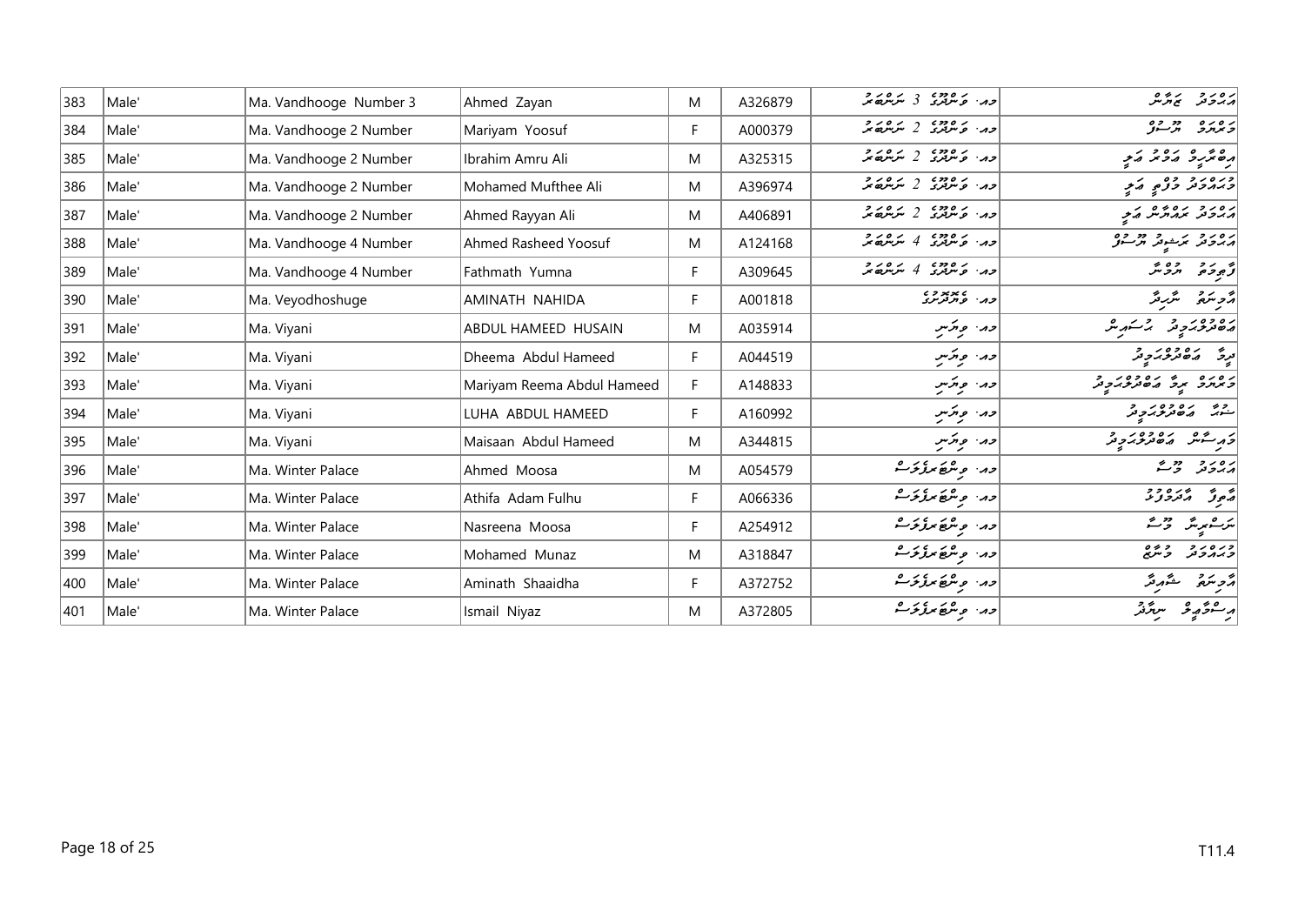## *w7qAn8m? sCw7mRo>u; wEw7mRw;sBo<*

| ' مرمر | 'يئرىثر: |
|--------|----------|
|        |          |
|        |          |
|        |          |

## *w7q9r@w7m> sCw7qHtFoFw7s; mAm=q7 w7qHtFoFw7s;*

| ىر تە | $\mathcal{O} \times$<br>$\sim$ | $\sim$<br>. . | لترنثر |
|-------|--------------------------------|---------------|--------|
|       |                                |               |        |
|       |                                |               |        |
|       |                                |               |        |

| $\frac{2}{n}$ | $\overline{\phantom{a}}$ | اير هنه. | $\mathcal{O} \times$<br>سرسر |
|---------------|--------------------------|----------|------------------------------|
|               |                          |          |                              |
|               |                          |          |                              |
|               |                          |          |                              |

| ' ئىرتىر: | سر سر |  |
|-----------|-------|--|
|           |       |  |
|           |       |  |
|           |       |  |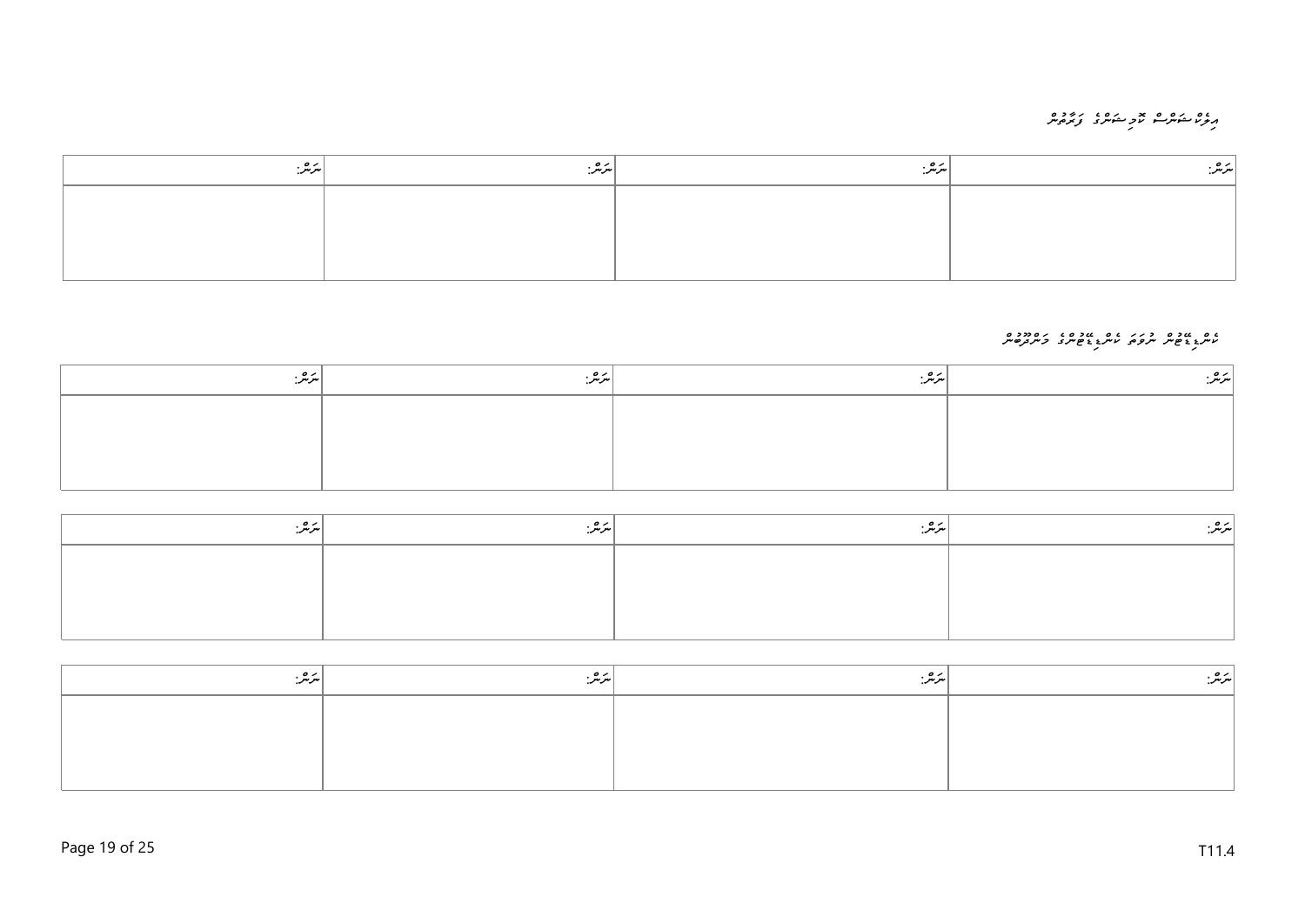| يزهر | $^{\circ}$ | ىئرىتر: |  |
|------|------------|---------|--|
|      |            |         |  |
|      |            |         |  |
|      |            |         |  |

| متريثر به | 。<br>'سرسر'۔ | يتزيترا | سرسر |
|-----------|--------------|---------|------|
|           |              |         |      |
|           |              |         |      |
|           |              |         |      |

| ىر تە | $\sim$ | ا بر هر: | $^{\circ}$<br>' سرسر. |
|-------|--------|----------|-----------------------|
|       |        |          |                       |
|       |        |          |                       |
|       |        |          |                       |

| 。<br>مرس. | $\overline{\phantom{a}}$<br>مر مىر | يتريثر |
|-----------|------------------------------------|--------|
|           |                                    |        |
|           |                                    |        |
|           |                                    |        |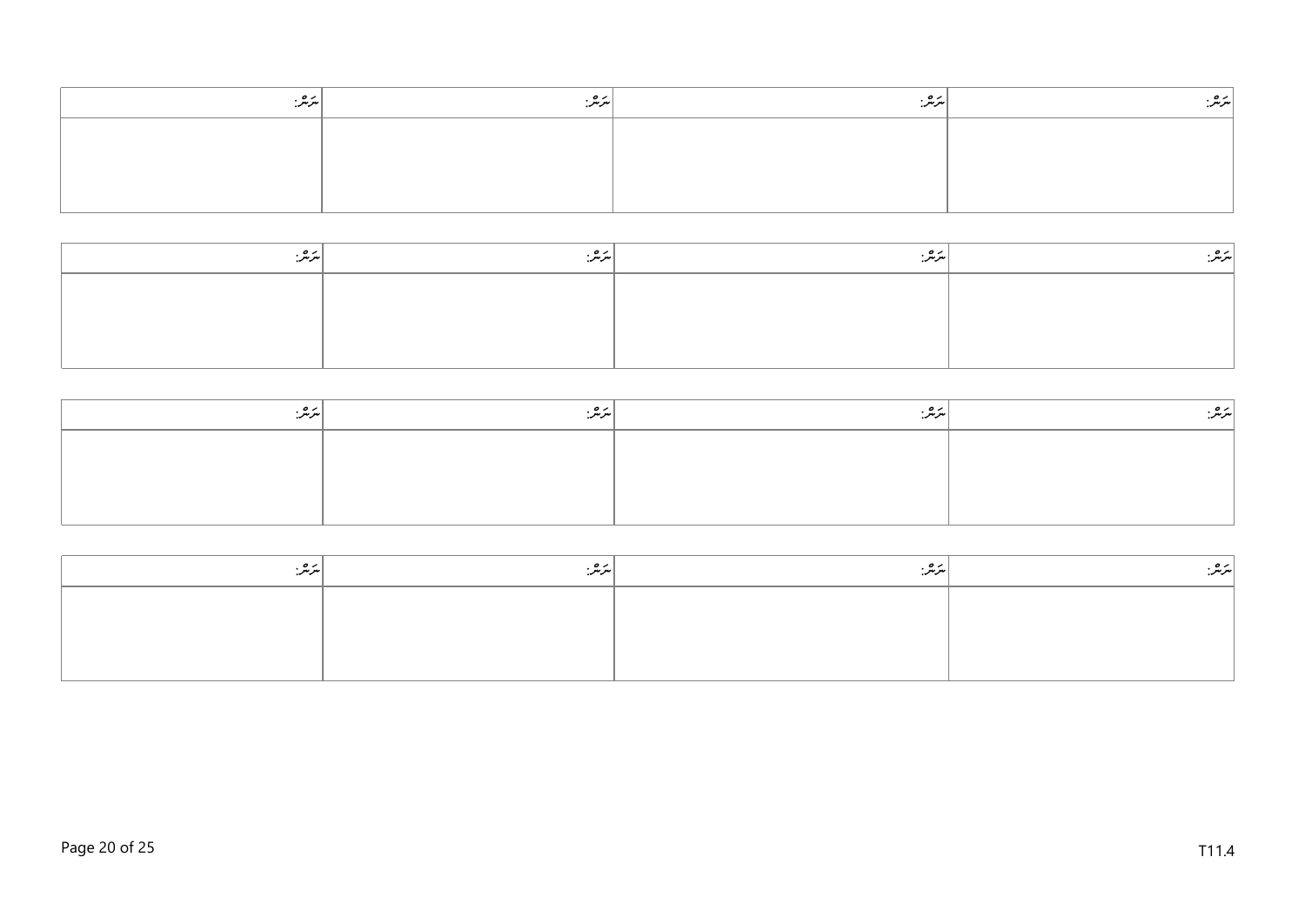| ير هو . | $\overline{\phantom{a}}$ | يرمر | اير هنه. |
|---------|--------------------------|------|----------|
|         |                          |      |          |
|         |                          |      |          |
|         |                          |      |          |

| ىبرىر. | $\sim$<br>ا سرسر . | يئرمثر | o . |
|--------|--------------------|--------|-----|
|        |                    |        |     |
|        |                    |        |     |
|        |                    |        |     |

| 'تترنثر: | . .<br>يسمونس. |  |
|----------|----------------|--|
|          |                |  |
|          |                |  |
|          |                |  |

|  | . ه |
|--|-----|
|  |     |
|  |     |
|  |     |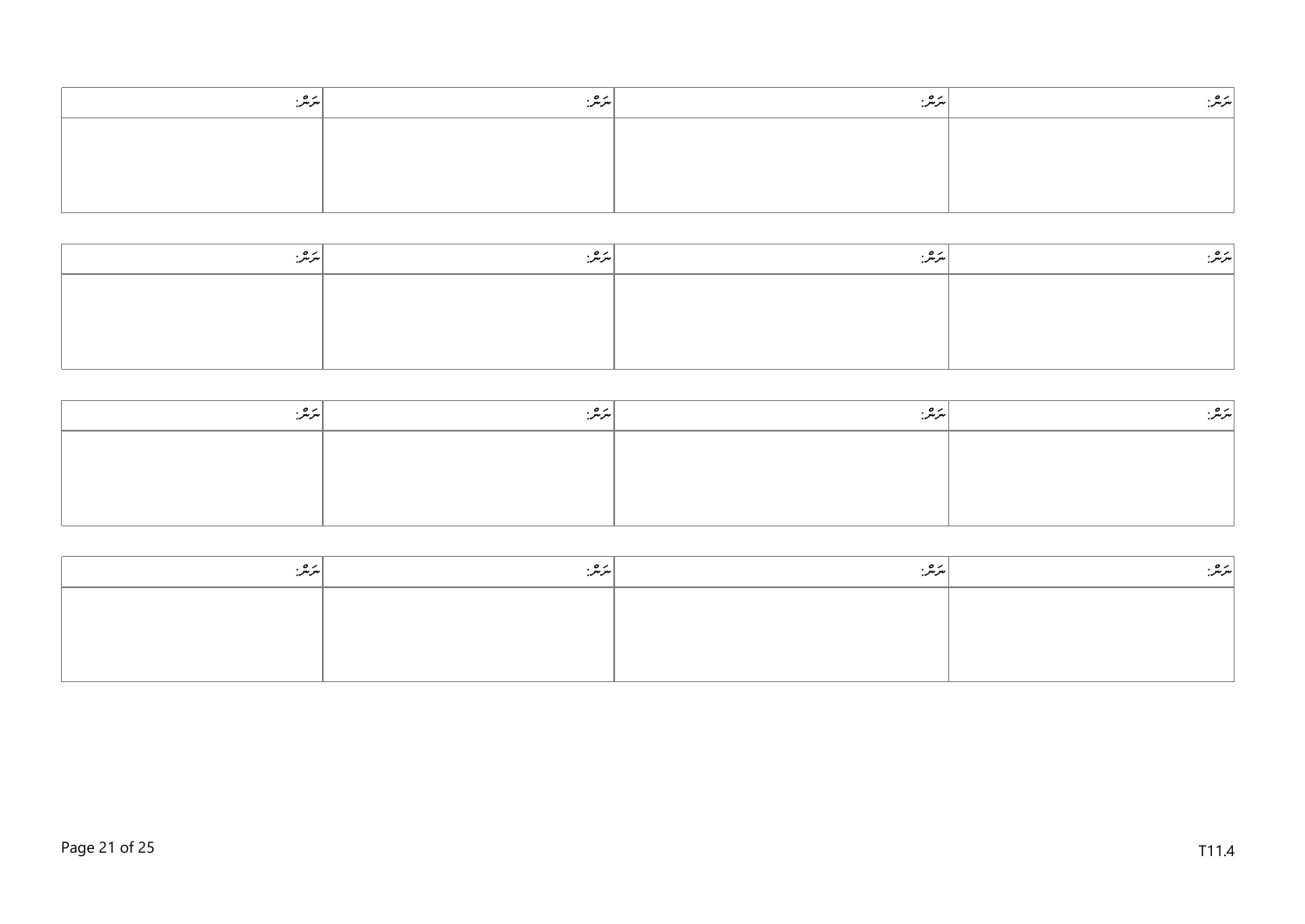| ير هو . | $\overline{\phantom{a}}$ | يرمر | اير هنه. |
|---------|--------------------------|------|----------|
|         |                          |      |          |
|         |                          |      |          |
|         |                          |      |          |

| ىرتىر: | $\circ$ $\sim$<br>ا سرسر. | يئرمير | o . |
|--------|---------------------------|--------|-----|
|        |                           |        |     |
|        |                           |        |     |
|        |                           |        |     |

| 'تترنثر: | ر ه |  |
|----------|-----|--|
|          |     |  |
|          |     |  |
|          |     |  |

|  | . ه |
|--|-----|
|  |     |
|  |     |
|  |     |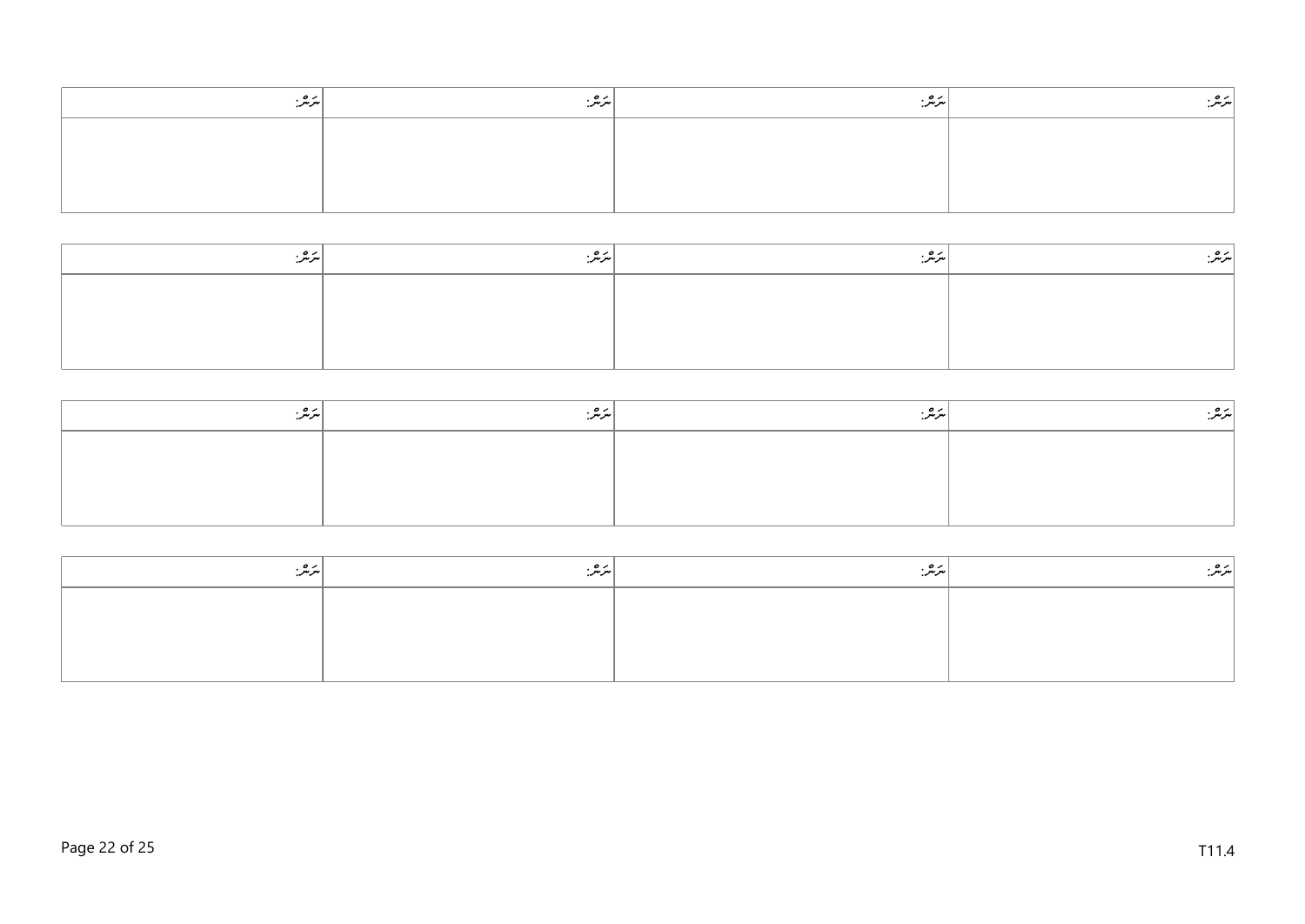| ير هو . | $\overline{\phantom{a}}$ | يرمر | اير هنه. |
|---------|--------------------------|------|----------|
|         |                          |      |          |
|         |                          |      |          |
|         |                          |      |          |

| ايرعر: | ر ه<br>. . |  |
|--------|------------|--|
|        |            |  |
|        |            |  |
|        |            |  |

| بر ه | . ه | $\sim$<br>سرسر |  |
|------|-----|----------------|--|
|      |     |                |  |
|      |     |                |  |
|      |     |                |  |

| 。<br>. س | ىرىىر |  |
|----------|-------|--|
|          |       |  |
|          |       |  |
|          |       |  |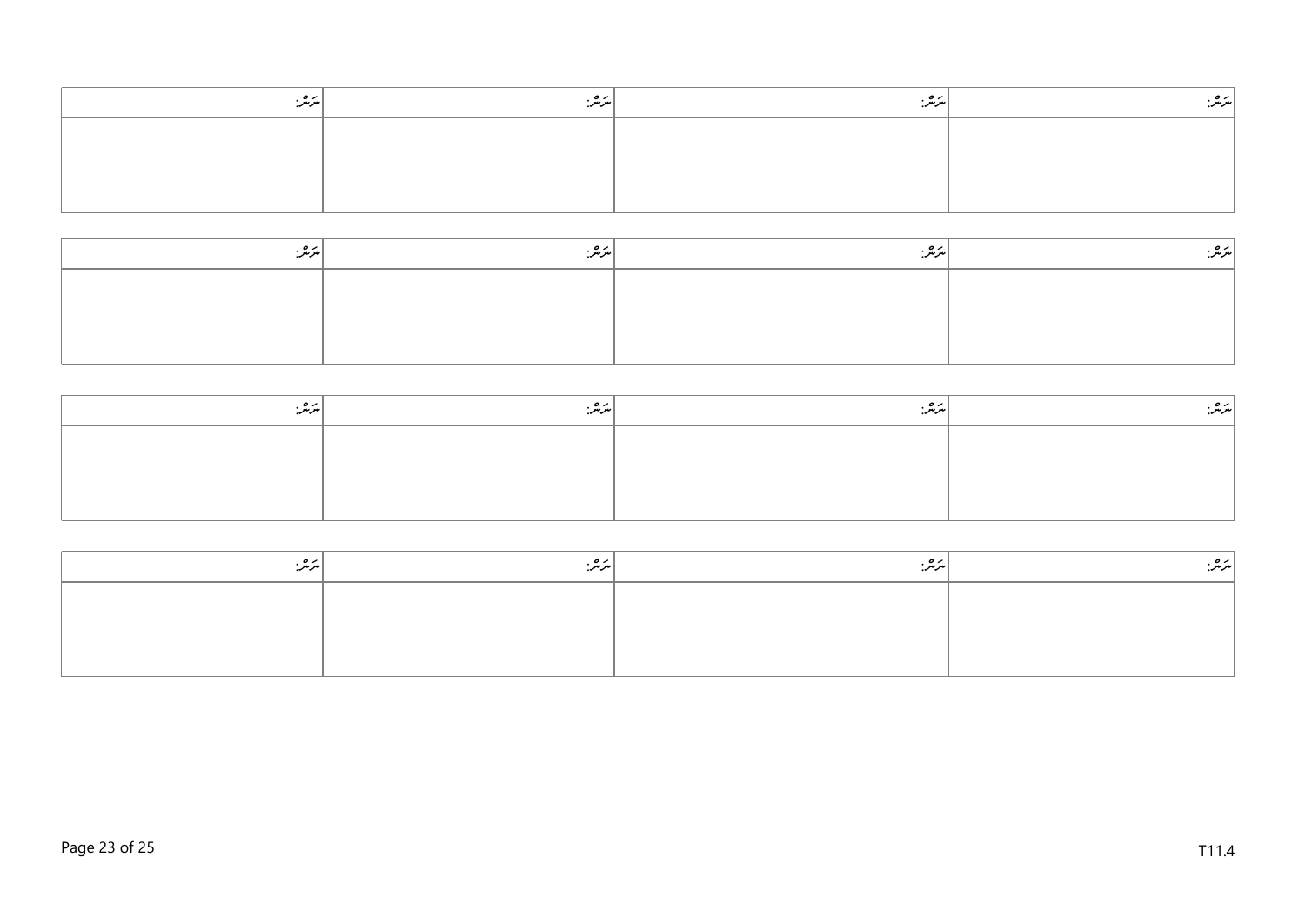| ير هو . | $\overline{\phantom{a}}$ | يرمر | اير هنه. |
|---------|--------------------------|------|----------|
|         |                          |      |          |
|         |                          |      |          |
|         |                          |      |          |

| ىبرىر. | $\sim$<br>ا سرسر . | يئرمثر | o . |
|--------|--------------------|--------|-----|
|        |                    |        |     |
|        |                    |        |     |
|        |                    |        |     |

| انترنثر: | ر ه |  |
|----------|-----|--|
|          |     |  |
|          |     |  |
|          |     |  |

|  | . ه |
|--|-----|
|  |     |
|  |     |
|  |     |